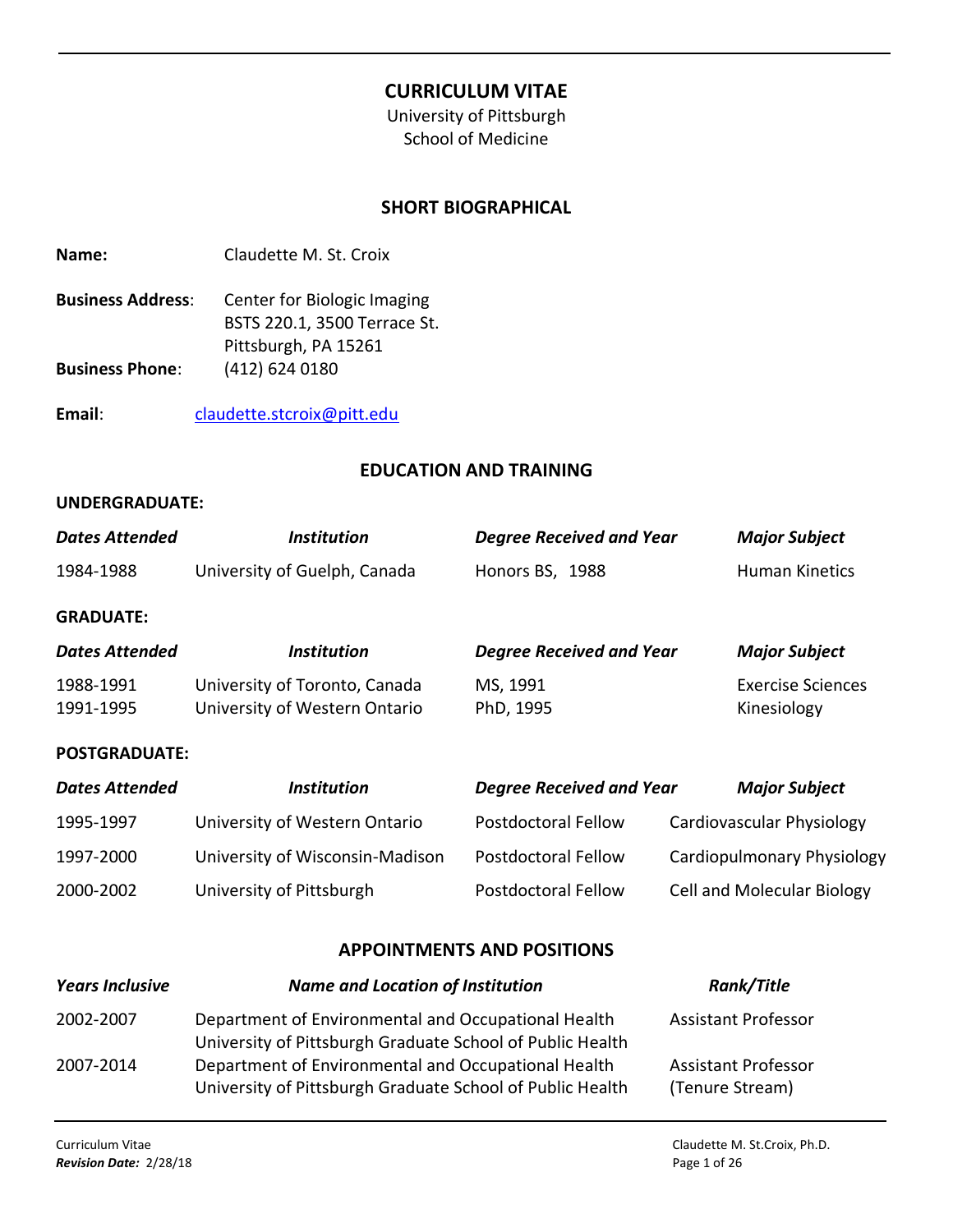| 2008-2014    | Secondary Appointment, Department of Cell Biology and<br>Physiology, University of Pittsburgh School of Medicine | <b>Assistant Professor</b>    |
|--------------|------------------------------------------------------------------------------------------------------------------|-------------------------------|
| 2006-2014    | Center for Biologic Imaging, University of Pittsburgh                                                            | <b>Assistant Director</b>     |
| 2014-2016    | Department of Environmental and Occupational Health<br>University of Pittsburgh Graduate School of Public Health | Associate Professor (tenured) |
| 2014-present | Center for Biologic Imaging, University of Pittsburgh                                                            | <b>Associate Director</b>     |
| 2016-present | Department of Cell Biology                                                                                       | Associate Professor (tenured) |
|              | University of Pittsburgh School of Medicine                                                                      |                               |

# **HONORS AND AWARDS**

| 2002-2005 | Parker B. Francis Fellowship in Pulmonary Medicine                                                                               |
|-----------|----------------------------------------------------------------------------------------------------------------------------------|
| 2002      | Giles F. Filley Memorial Award, American Physiological Society Young Investigators Award<br>in Pulmonary Physiology and Medicine |
| 2002      | Julius H. Comroe, Jr. Award (American Physiological Society)                                                                     |
| 2000-2002 | American Heart Association (Pennsylvania-Delaware Affiliate) Postdoctoral Fellowship                                             |
| 1997-1999 | American Heart Association (Wisconsin Affiliate) Postdoctoral Research Fellowship.                                               |
| 1997      | Post-doctoral Investigator Award, Midwest Physiological Society.                                                                 |
| 1995-1997 | Routledge Research Fellowship, Department of Physiology, University of Western<br>Ontario, Canada.                               |
| 1993-1994 | Ontario Graduate Scholarship, Ontario Ministry of Education and Training.                                                        |
| 1991      | Faculty Entrance Scholarship, Ph.D program, University of Western Ontario                                                        |
| 1987-1988 | Dean's Honours List, University of Guelph                                                                                        |

# **PUBLICATIONS (Refereed articles only)**

- 1. **St. Croix, C.M.**, Cunningham, D.A., McConnell, A.K., Kowalchuk, J.M., Kirby, A.S., Scheuermann, B.W., Petrella, R.J. and Paterson, D.H. The estimation of arterial PCO<sub>2</sub> in the elderly. *J. Appl. Physiol.* 79(6): 2086-2093, 1995.
- 2. **St. Croix, C.M.**, Cunningham, D.A. and Paterson, D.H. Central-peripheral ventilatory chemoreflex interaction in humans. *Adv. Exp. Med. Biol.* 393: 351-355, 1995.
- **3. St. Croix, C.M.**, Cunningham, D.A. and Paterson, D.H. Effect of hyperoxia on ventilatory control in moderate intensity exercise. *J. Physiol.* 487: 178-179P, 1995.
- 4. **St. Croix, C.M.**, Cunningham, D.A., Paterson, D.H. and Kowalchuk, J.M. Peripheral chemoreflex drive in moderate intensity exercise. *Can. J. Appl. Physiol.* 21(4): 285-300, 1996.
- 5. **St. Croix, C.M.**, Cunningham, D.A. and Paterson, D.H. The nature of the interaction between central and peripheral chemoreceptor drives in human subjects. *Can. J. Physiol. Pharmacol.* 74: 7-13, 1996.
- 6. Cunningham, D.A., Paterson, D.H., Koval, J.J. and **St. Croix, C.M.** A Model of oxygen transport capacity changes for men and women aged 55 to 86 years. *Can. J. Appl. Physiol.* 22(5): 439-453, 1997.
- 7. **St. Croix, C.M.**, Harms, C.A., McClaran, S.R., Nickele, G.A., Pegelow, D.F., Nelson, W.B. and Dempsey, J.A. Effects of prior exercise on exercise-induced arterial hypoxemia in young women. *J. Appl. Physiol.* 85(4): 1556-1563,1998.
- 8. Paterson, D.H., Cunningham, D.A., Koval, J.J. and **St. Croix, C.M.** Aerobic fitness in a population of independently living men and women aged 55-86. *Med. Sci. Sports Exerc.* 31(12): 1813-1820, 1999.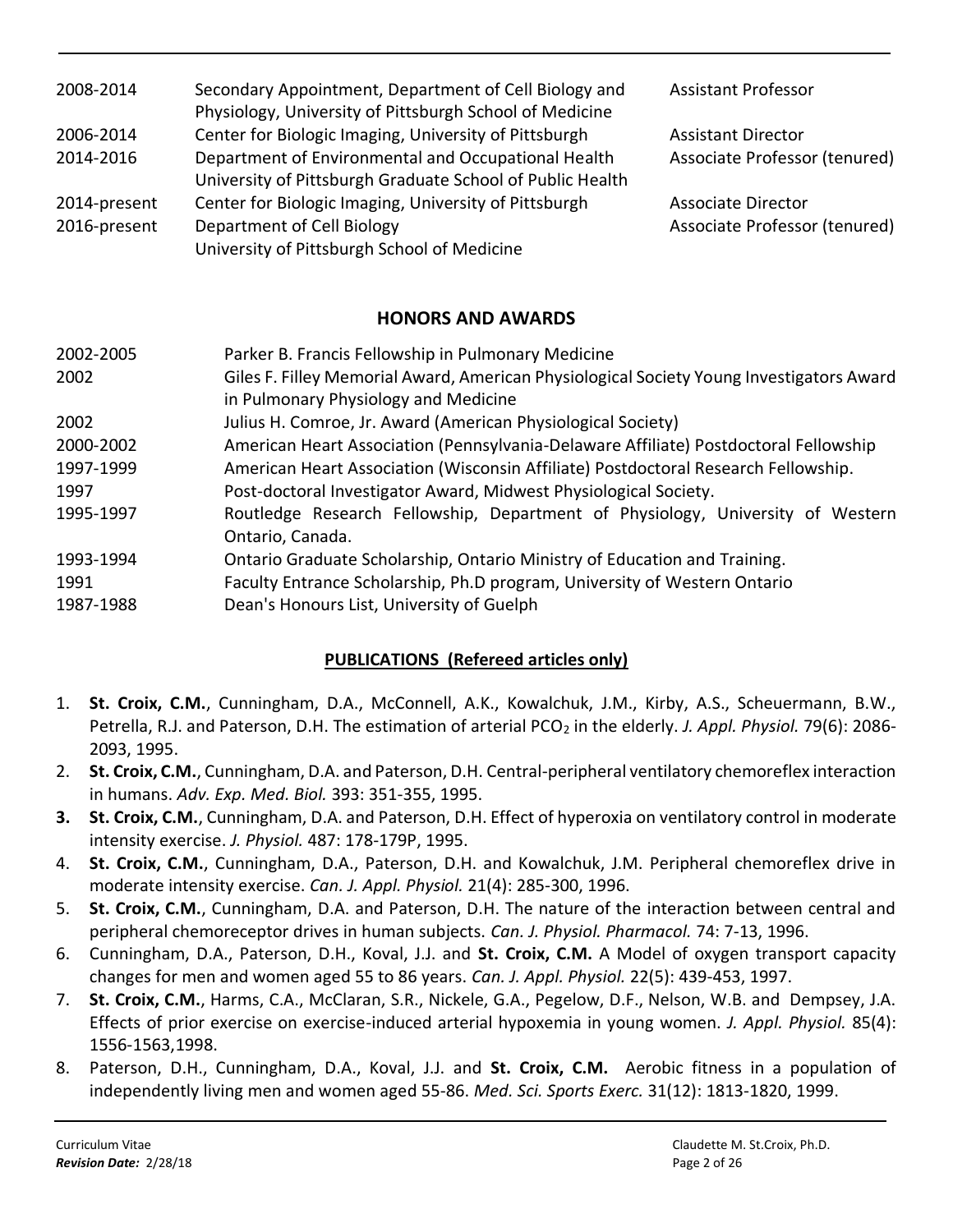- 9. **St. Croix, C.M.**, Wetter, T.J., Pegelow, D.F., Meyer, K.C. and Dempsey, J.A. Assessment of nitric oxide formation during exercise. *Am. J. Respir. Crit. Care Med.* 159: 1125-1133, 1999.
- 10. **St. Croix, C.M.,** Satoh, M., Morgan, B.J., Skatrud, J.B. and Dempsey, J.A. Role of respiratory motor output in within-breath modulation of muscle sympathetic nerve activity in humans. *Circ. Res.* 85: 457-469, 1999.
- 11. Pearce, L.L., Wasserloos, K., **St. Croix, C.M.**, Gandley, R., Levitan, E.S. and Pitt, B.R. Metallothionein, nitric oxide and zinc homeostasis in vascular endothelial cells. *J. Nutr.* 130(5S Suppl):1467S-70S, 2000.
- 12. Harms, C.A., Wetter, T.J., **St. Croix, C.M.**, Pegelow, D.F. and Dempsey, J.A. Effects of respiratory muscle work on exercise performance. *J.Appl Physiol.* 89:131-8, 2000.
- 13. Cunningham, D.A., **St. Croix, C.M.**, Paterson, D.H., Ozyener, F. and Whipp, B.J. Time dependence of the offtransient VO<sub>2</sub> kinetics following the attainment of a particular VO<sub>2</sub> during heavy-intensity exercise in humans. *Exp. Physiol*. 85(3):339-347, 2000.
- 14. **St. Croix, C.M.**, Morgan, B.J., Wetter, T.J. and Dempsey, J.A. Fatiguing respiratory muscle work causes reflex sympathetic activation in humans. *J. Physiol. (London).* 529:493-504, 2000.
- 15. Kawai, K., Liu, S.X., Tyrurin, V.A., Tyrurina, Y.Y., Borisenko, G.G., Jiang, J.F., **St. Croix, C.M.**, Fabisiak, J.P., Pitt, B.R. and Kagan, V.E. Antioxidant and antiapoptotic function of metallothioneins in HL-60 cells challenged with copper nitrilotriacetate. *Chem. Res. Toxicol.* 13(12): 1275-1286, 2000.
- 16. Wetter, T.J., Pegelow, D.F., Sonetti, D., **St. Croix, C.M.** and Dempsey, J.A. Effects of exhaustive endurance exercise on pulmonary gas exchange and airway function in females. *J. Appl. Physiol.* 91: 847-858, 2001.
- 17. Tang, Z.L., Wasserloos, K., **St. Croix, C.M.** and Pitt, B.R. Role of zinc in pulmonary endothelial cell response to oxidative stress. *Am. J. Physiol.* 281: L243-L249, 2001.
- 18. Tang, Z.L. Wasserloos, K.J., Liu, X.H., Reynolds, I.J., Pitt, B.R. and **St. Croix, C.M.** Nitric oxide decreases the sensitivity of pulmonary endothelial cells to LPS-induced apoptosis in a zinc-dependent fashion. *Mol. Cell. Biochem.* 234/235:211-217, 2002.
- 19. Jiang, J., **St. Croix, C.M**., Sussman, N., Zhao, Q, Pitt, B.R. and Kagan, V.E. Contribution of glutathione and metallothioneins to protection against copper toxicity and redox cycling: Quantitative analysis using MT +/+ and MT -/- mouse lung fibroblast cells. *Chem. Res. Toxicol*. 15(8):1080-1087, 2002.
- 20. **St. Croix, C.M.**, Wasserloos, K.J., Dineley, K.E., Reynolds, I.J., Levitan, E.S. and Pitt, B.R. Nitric oxide-induced changes in intracellular zinc homeostasis are modulated by metallothionein/thionein. *Am. J. Physiol. Lung Cell Mol. Physiol*. 282:185-193, 2002.
- 21. Dempsey, J.A., Sheel, A.W., **St. Croix, C.M.** and Morgan, B.J. Respiratory influences on sympathetic
- 22. Chengelis, DA, Shade, CM, Yingling,AM, Oxley, DS, Badger, P, Watkins, SC, **St Croix CM** and Petoud, S. Semiconductor CdSe Nanocrystals Emit Near-infrared Light. *Journal of the American Chemical Society*. Submitted.
- **23.** Bernal, PJ, Leelavanichkul, K, Bauer, EM, Cao, R, Wilson, A, Wasserloos, KJ, Watkins,SC, Watkins, SC, Pitt, BR,Watkins, SC and **St.Croix, C.M**. Nitric oxide mediated zinc release contributes to hypoxic regulation of pulmonary vascular tone. *Circ Res*. 102(12):1575-83, 2008. PMID: 18483408
- 24. Garner AL, **St Croix CM**, Pitt BR, Leikauf GD, Ando S and Koide K. Specific fluorogenic probes for vasomotor outflow in humans. *Respir. Physiol. Neurobiol* 130: 3-20, 2002*.*
- **25. St. Croix, C.M**., Stitt, M.S., Leelavanichkul, K.,Wasserloos,, K.J., Pitt, B.R. and Watkins, S.C. Nitric oxide mediated signaling in endothelial cells as determined by spectral fluorescence resonance energy transfer. *Free Radicals in Biology and Medicine*. 37(6):785-92, 2004.
- **26. St. Croix, C.M.,** Stitt, M.S., Watkins, S.C. and Pitt, B.R. Fluorescence resonance energy transfer based assays for real time detection of nitric oxide signaling. *Methods Enzymol.* 396: 317-326, 2005.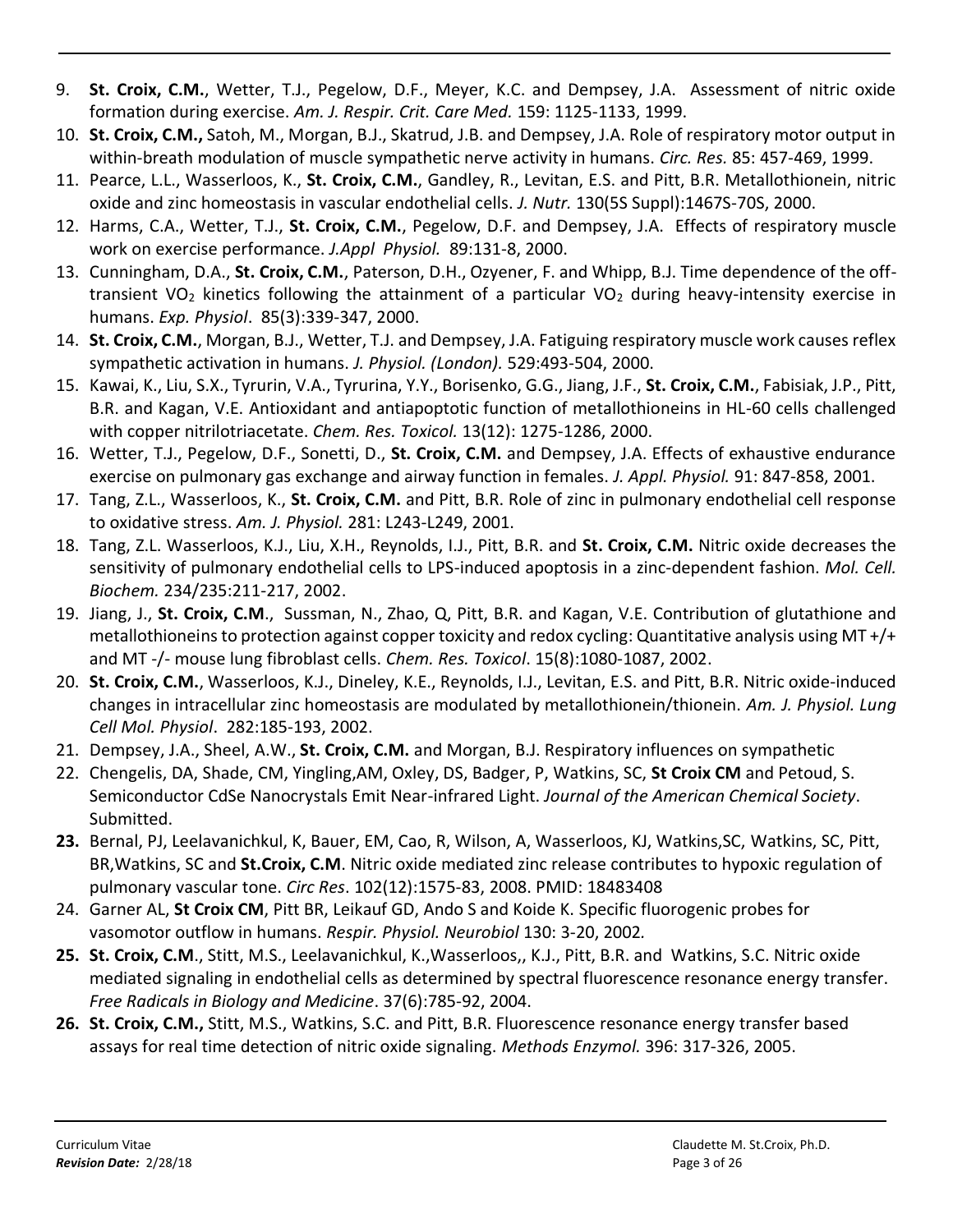- 27. Stitt, M.S., Wasserloos, K.J. Tang, Z., Liu, X., Pitt, B.R. and **St. Croix, C.M.** Nitric Oxide-Induced Nuclear Translocation of the Metal Responsive Transcription Factor, MTF-1 is Mediated by Zinc Release from Metallothionein. *Vascular Pharmacology.* 44(3):149-55, 2006.
- 28. Zhang L, **St. Croix CM**, Cao R, Wasserloos K, Watkins SC, Stevens T, Li S, Tyurin V, Kagan VE and Pitt BR. Cell-surface protein disulfide isomerase is required for transnitrosation of metallothionein by S-nitrosoalbumin in intact rat pulmonary vascular endothelial cells. *Experimental Biology and Medicine.* 231: 1507- 1515, 2006.
- 29. Garner AL, **St Croix CM**, Pitt BR, Leikauf GD, Ando S, Koide K. Specific fluorogenic probes for ozone in biological and atmospheric samples. *Nature Chemistry* 1: 316 – 321, 2009.
- 30. Tang JB, Goellner EM, Wang XH, Trivedi RN, **St Croix CM**, Jelezcova E, Svilar D, Brown AR, Sobol RW. Bioenergetic Metabolites Regulate Base Excision Repair-Dependent Cell Death in Response to DNA Damage. Mol Cancer Res. 2010 Jan 12. [Epub ahead of print] PubMed PMID: 20068071.
- 31. Li H, Cao R, Wasserloos KJ, Paula PJ, Liu ZQ, Pitt BR and **St. Croix CM.** Nitric oxide and zinc homeostasis in pulmonary endothelium. *Ann NY Acad Sci*. 1203:73-8, 2010.
- 32. Bhatia S, Fei M, Yarlagadda M, Qi Z, Akira S, Saijo S, Iwakura Y, van Rooijen N, Gibson GA, **St Croix CM**, Ray A, Ray P.et al. 2011 Rapid Host Defense against *Aspergillus fumigatus* Involves Alveolar Macrophages with a Predominance of Alternatively Activated Phenotype. PLoS ONE 6(1): e15943, 2011. PMID: 21246055.
- 33. Thambiayya K, Wasserloos KJ, Huang Z, Kagan VE, **St Croix CM**, Pitt BR. LPS-induced decrease in intracellular labile zinc [Zni] contributes to apoptosis in cultured sheep pulmonary artery endothelial cells (SPAEC).Am J Physiol Lung Cell Mol Physiol. 300(4):L624-32. Epub 2011 Jan 14, PMID: 21239534
- 34. Bernal PJ, Bauer EM, Cao R, Maniar S, Mosher M, Chen J, Wang QJ, Glorioso JC, Pitt BR, Watkins SC, **St Croix CM**. A Role for Zinc in Regulating Hypoxia-Induced Contractile Events in Pulmonary Endothelium. Am J Physiol Lung Cell Mol Physiol. 2011 Mar 4. [Epub ahead of print] PMID:21378023
- 35. Zhao J, O'Donnell VB, Balzar S, **St Croix CM**, Trudeau JB, Wenzel SE. 15-Lipoxygenase 1 interacts with phosphatidylethanolamine-binding protein to regulate MAPK signaling in human airway epithelial cells. Proc Natl Acad Sci USA. 2011 Aug 23;108(34):14246-51. Epub 2011 Aug 9. PubMed PMID: 21831839.
- 36. Cioffi DL, Wu S, Chen H, Alexeyev M, **St Croix CM**, Pitt BR, Uhlig S, Stevens T. Orai1 determines calcium selectivity of an endogenous TRPC heterotetramer channel. Circ Res. 2012 May 25;110(11):1435-44. Epub 2012 Apr 24. PubMed PMID: 22534489; PubMed Central PMCID: PMC3388001.
- 37. Shvedova AA, Kapralov AA, Feng WH, Kisin ER, Murray AR, Mercer RR, **St Croix CM**, Lang MA, Watkins SC, Konduru NV, Allen BL, Conroy J, Kotchey GP, Mohamed BM, Meade AD, Volkov Y, Star A, Fadeel B, Kagan VE. Impaired clearance and enhanced pulmonary inflammatory/fibrotic response to carbon nanotubes in myeloperoxidase-deficient mice. PLoS One. 2012;7(3):e30923. Epub 2012 Mar 30. PubMed PMID: 22479306; PubMed Central PMCID: PMC3316527.
- 38. Watkins SC, Maniar S, Mosher M, Roman BL, Tsang M, **St Croix CM**. High resolution imaging of vascular function in zebrafish. PLoS One. 2012;7(8):e44018. Epub 2012 Aug 30. PubMed PMID: 22952858; PubMed Central PMCID: PMC3431338.
- 39. Tilstra JS, Robinson AR, Wang J, Gregg SQ, Clauson CL, Reay DP, Nasto LA, **St Croix CM**, Usas A, Vo N, Huard J, Clemens PR, Stolz DB, Guttridge DC, Watkins SC, Garinis GA, Wang Y, Niedernhofer LJ, Robbins PD. NF-κB inhibition delays DNA damage-induced senescence and aging in mice. J Clin Invest. 2012 Jul 2;122(7):2601-12. doi: 10.1172/JCI45785. Epub 2012 Jun 18. PubMed PMID: 22706308; PubMed Central PMCID: PMC3386805.
- 40. Al Ghouleh I, Frazziano G, Rodrigues AI, Csanyi G, Maniar S, **St Croix CM**, Kelley EE, Egana LA, Song GJ, Bisello A, Lee YJ, Pagano PJ. Aquaporin 1, Nox1 and Ask1 Mediate Oxidant-Induced Smooth Muscle Cell Hypertrophy. Cardiovasc Res. 2012 Sep 20. [Epub ahead of print] PubMed PMID: 22997161.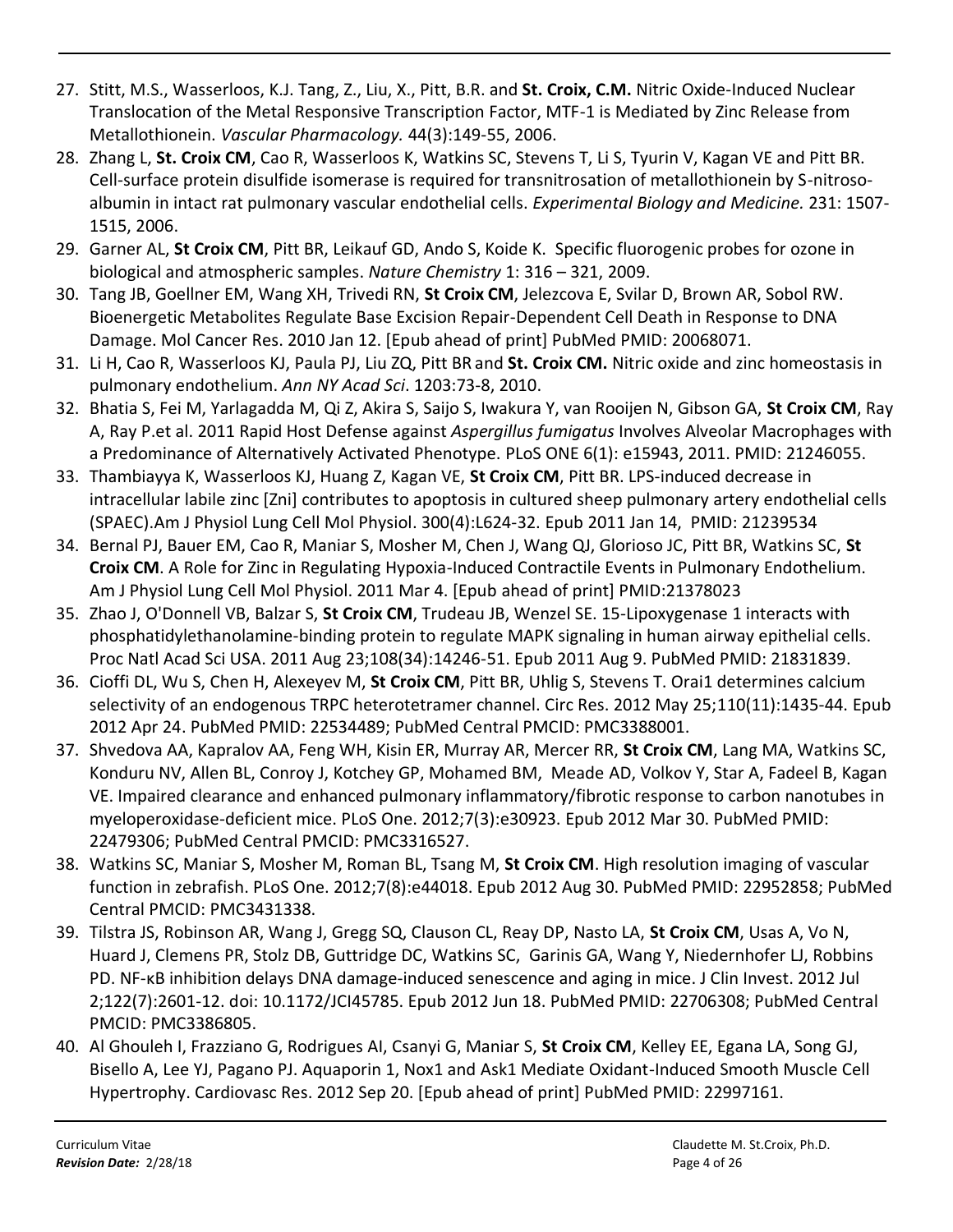- 41. Khoo NK, Cantu-Medellin N, Devlin JE, **St Croix CM,** Watkins SC, Fleming AM, Champion HC, Mason RP, Freeman BA, Kelley EE. Obesity-induced tissue free radical generation: an in vivo immuno-spin trapping study. Free Radic Biol Med. 2012 Jun 1-15;52(11-12):2312-9. doi: 10.1016/j.freeradbiomed.2012.04.011. Epub 2012 Apr 21. PubMed PMID: 22564528.
- 42. Svilar D, Dyavaiah M, Brown AR, Tang JB, Li J, McDonald PR, Shun TY, Braganza A, Wang XH, Maniar S, **St Croix CM**, Lazo JS, Pollack IF, Begley TJ, Sobol RW. Alkylation sensitivity screens reveal a conserved crossspecies functionome. Mol Cancer Res. 2012 Oct 4. [Epub ahead of print] PubMed PMID: 23038810.
- 43. Bonacci G, Baker PR, Salvatore SR, Shores D, Khoo NK, Koenitzer JR, Vitturi DA, Woodcock SR, Golin-Bisello F, Watkins S, **St Croix C**, Batthyany CI, Freeman BA, Schopfer FJ. Conjugated Linoleic Acid is a Preferential Substrate for Fatty Acid Nitration. J Biol Chem. 2012 287(53):44071-82. doi: 10.1074/jbc.M112.401356.
- 44. Sayeed S, Nistico L, **St Croix C**, Di YP. Multifunctional role of human SPLUNC1 in Pseudomonas aeruginosa infection. Infect Immun. 2012 Nov 6. [Epub ahead of print] PubMed PMID: 23132494.
- 45. Thambiayya K, Kaynar AM, **St Croix CM**, Pitt BR. Functional role of intracellular labile zinc in pulmonary endothelium. Pulm Circ. 2012 Oct;2(4):443-51. doi: 10.4103/2045-8932.105032. PubMed PMID: 23372928; PMCID: PMC3555414.
- 46. Nasto LA, Robinson AR, Ngo K, Clauson CL, Dong Q, **St Croix C,** Sowa G, Pola E, Robbins PD, Kang J, Niedernhofer LJ, Wipf P, Vo NV. Mitochondrial-derived reactive oxygen species (ROS) Play a causal role in aging-related intervertebral disc degeneration. J Orthop Res. 2013 Feb 6. doi: 10.1002/jor.22320. [Epubahead of print] PubMed PMID: 23389888.
- 47. Watkins SC, **St Croix CM**. Building a live cell microscope: what you need and how to do it. Curr Protoc Cytom. 2013 Jul; Chapter 2:Unit2.21. doi: 0.1002/0471142956.cy0221s65. PubMed PMID: 23835804.
- 48. Li HH, Li J, Wasserloos KJ, Wallace C, Sullivan MG, Bauer PM, Stolz DB, Lee JS, Watkins SC, **St Croix CM**, Pitt BR, Zhang LM. Caveolae-dependent and independent uptake of albumin in cultured rodent pulmonary endothelial cells. PLoS One. 2013 Nov 27;8(11):e81903. doi: 10.1371/journal.pone.0081903. PubMed PMID: 24312378; PubMed Central PMCID: PMC3842245.
- 49. Pride CK, Mo L, Quesnelle K, Dagda RK, Murillo D, Geary L, Corey C, Portella R, Zharikov S, **St Croix C**, Maniar S, Chu CT, Khoo NK, Shiva S. Nitrite activates protein kinase A in normoxia to mediate mitochondrial fusion and tolerance to ischaemia/reperfusion. Cardiovasc Res. 2013 Nov 5. [Epub ahead of print] PubMed PMID: 24081164.
- 50. Fazzi F, Njah J, Di Giuseppe M, Winnica DE, Go K, Sala E, **St Croix CM**, Watkins SC, Tyurin VA, Phinney DG, Fattman CL, Leikauf GD, Kagan VE, Ortiz LA. TNFR1/Phox Interaction and TNFR1 Mitochondrial Translocation Thwart Silica-Induced Pulmonary Fibrosis. J Immunol. 2014 Apr 15;192(8):3837-46. doi: 10.4049/jimmunol.1103516. Epub 2014 Mar 12. PubMed PMID: 24623132; PubMed Central PMCID: PMC3977215.
- 51. Yao M, Rogers NM, Csányi G, Rodriguez AI, Ross MA, **St Croix C,** Knupp H, Novelli EM, Thomson AW, Pagano PJ, Isenberg JS. Thrombospondin-1 Activation of Signal-Regulatory Protein-α Stimulates Reactive Oxygen Species Production and Promotes Renal Ischemia Reperfusion Injury. J Am Soc Nephrol. 2014 Feb 7. [Epub ahead of print] PubMed PMID: 24511121.
- 52. Kelley EE, Baust J, Bonacci G, Golin-Bisello F, Devlin JE, **St Croix CM**, Watkins SC, Gor S, Cantu-Medellin N, Weidert ER, Frisbee JC, Gladwin MT, Champion HC, Freeman BA, Khoo NK. Fatty acid nitroalkenes ameliorate glucose intolerance and pulmonary hypertension in high-fat diet-induced obesity. Cardiovasc Res. 2014 Mar 1;101(3):352-63. doi: 10.1093/cvr/cvt341. Epub 2014 Jan 2. PubMed PMID: 24385344; PubMed Central PMCID: PMC3928004.
- 53. Bueno M, Lai YC, Romero Y, Brands J, **St Croix CM,** Kamga C, Corey C, Herazo-Maya JD, Sembrat J, Lee JS, Duncan SR, Rojas M, Shiva S, Chu CT, Mora AL. PINK1 deficiency impairs mitochondrial homeostasis and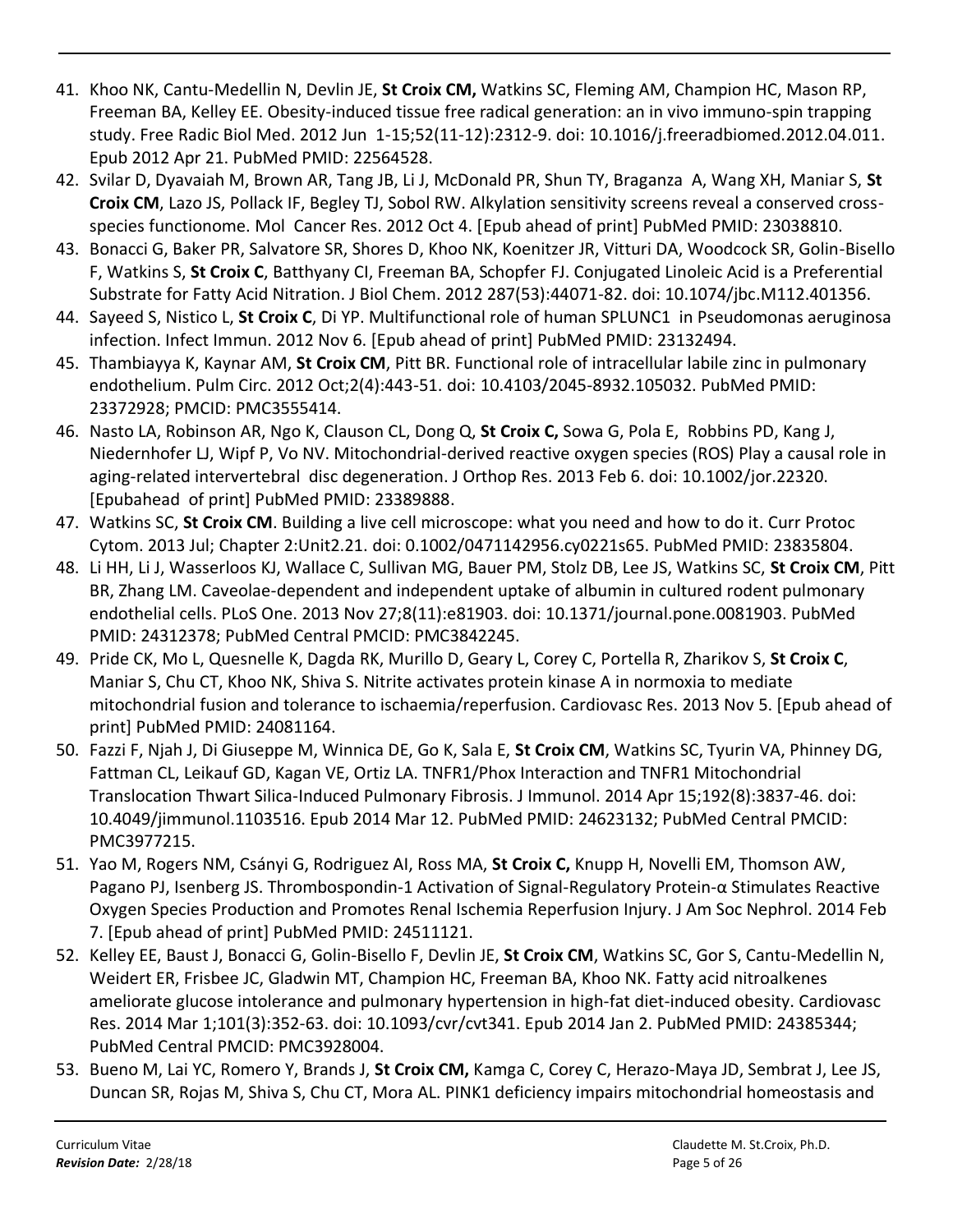promotes lung fibrosis. J Clin Invest. 2015 Feb;125(2):521-38. doi: 10.1172/JCI74942. Epub 2014 Dec 22. PubMed PMID: 25562319; PubMed Central PMCID: PMC4319413.

- 54. Ji J, Baart S, Vikulina AS, Clark RS, Anthonymuthu TS, Tyurin VA, Du L, **St Croix CM**, Tyurina YY, Lewis J, Skoda EM, Kline AE, Kochanek PM, Wipf P, Kagan VE, Bayır H. Deciphering of mitochondrial cardiolipin oxidative signaling in cerebral ischemia-reperfusion. J Cereb Blood Flow Metab. 2015 Feb;35(2):319-28. doi:10.1038/jcbfm.2014.204. Epub 2014 Nov 19. PubMed PMID: 25407268; PubMed Central PMCID: PMC4426750.
- 55. Krawiec JT, Weinbaum JS, **St Croix CM**, Phillippi JA, Watkins SC, Rubin JP, Vorp DA. A cautionary tale for autologous vascular tissue engineering: impact of human demographics on the ability of adipose-derived mesenchymal stem cells to recruit and differentiate into smooth muscle cells. Tissue Eng Part A. 2015 Feb;21(3-4):426-37. doi: 10.1089/ten.TEA.2014.0208. Epub 2014 Sep 16. PubMed PMID: 25119584; PubMed Central PMCID: PMC4334096.
- 56. Sharifi-Sanjani M, Shoushtari AH, Quiroz M, Baust J, Sestito SF, Mosher M, Ross M, McTiernan CF, **St Croix CM**, Bilonick RA, Champion HC, Isenberg JS. Cardiac CD47 drives left ventricular heart failure through Ca2+-CaMKII-regulated induction of HDAC3. J Am Heart Assoc. 2014 Jun 10;3(3):e000670. doi: 10.1161/JAHA.113.000670. PubMed PMID: 24922625; PubMed Central PMCID: PMC4309049.
- 57. Kagan VE, Kapralov AA, **St Croix CM**, Watkins SC, Kisin ER, Kotchey GP,Balasubramanian K, Vlasova II, Yu J, Kim K, Seo W, Mallampalli RK, Star A, Shvedova AA. Lung macrophages "digest" carbon nanotubes using a superoxide/peroxynitrite oxidative pathway. ACS Nano. 2014 Jun 24;8(6):5610-21. doi: 10.1021/nn406484b. Epub 2014 Jun 4. PubMed PMID: 24871084; PubMed Central PMCID: PMC4072413.
- 58. Coblentz J, **St Croix C**, Kiselyov K. Loss of TRPML1 promotes production of reactive oxygen species: is oxidative damage a factor in mucolipidosis type IV Biochem J. 2014 Jan 15;457(2):361-8. doi: 10.1042/BJ20130647. PubMed PMID: 24192042.
- 59. Phinney DG, Di Giuseppe M, Njah J, Sala E, Shiva S, **St Croix CM**, Stolz DB,Watkins SC, Di YP, Leikauf GD, Kolls J, Riches DW, Deiuliis G, Kaminski N,Boregowda SV, McKenna DH, Ortiz LA. Mesenchymal stem cells use extracellular vesicles to outsource mitophagy and shuttle microRNAs. Nat Commun. 2015 Oct 7;6:8472. doi: 10.1038/ncomms9472. PubMed PMID: 26442449; PubMed Central PMCID:PMC4598952.
- 60. Khoo NK, Cantu-Medellin N, **St Croix C**, Kelley EE. In Vivo Immuno-Spin Trapping: Imaging the Footprints of Oxidative Stress. Curr Protoc Cytom. 2015 Oct 1;74:12.42.1-11. doi: 10.1002/0471142956.cy1242s74. PubMed PMID: 26423693.
- 61. Balasubramanian K, Maeda A, Lee JS, Mohammadyani D, Dar HH, Jiang JF, **St Croix CM**, Watkins S, Tyurin VA, Tyurina YY, Klöditz K, Polimova A, Kapralova VI, Xiong Z, Ray P, Klein-Seetharaman J, Mallampalli RK, Bayir H, Fadeel B, Kagan VE. Dichotomous roles for externalized cardiolipin in extracellular signaling:Promotion of phagocytosis and attenuation of innate immunity. Sci Signal. 2015 Sep 22;8(395):ra95. doi: 10.1126/scisignal.aaa6179. PubMed PMID: 26396268; PubMed Central PMCID: PMC4760701.
- 62. **St Croix CM**, Steinhorn RH. New Thoughts about the Origin of Plexiform Lesions. Am J Respir Crit Care Med. 2016 Mar 1;193(5):484-5. doi:10.1164/rccm.201510-1959ED. PubMed PMID: 26930432.
- 63. Lai YC, Tabima DM, Dube JJ, Hughan KS, Vanderpool RR, Goncharov DA, **St Croix CM**, Garcia-Ocaña A, Goncharova EA, Tofovic SP, Mora AL, Gladwin MT.SIRT3-AMP-Activated Protein Kinase Activation by Nitrite and Metformin Improves Hyperglycemia and Normalizes Pulmonary Hypertension Associated With Heart Failure With Preserved Ejection Fraction. Circulation. 2016 Feb 23;133(8):717-31. PubMed PMID: 26813102; PubMed Central PMCID: PMC4766041.
- 64. Kagan VE, Jiang J, Huang Z, Tyurina YY, Desbourdes C, Cottet-Rousselle C, Dar HH, Verma M, Tyurin VA, Kapralov AA, Cheikhi A, Mao G, Stolz D, **St Croix CM**,Watkins S, Shen Z, Li Y, Greenberg ML, Tokarska-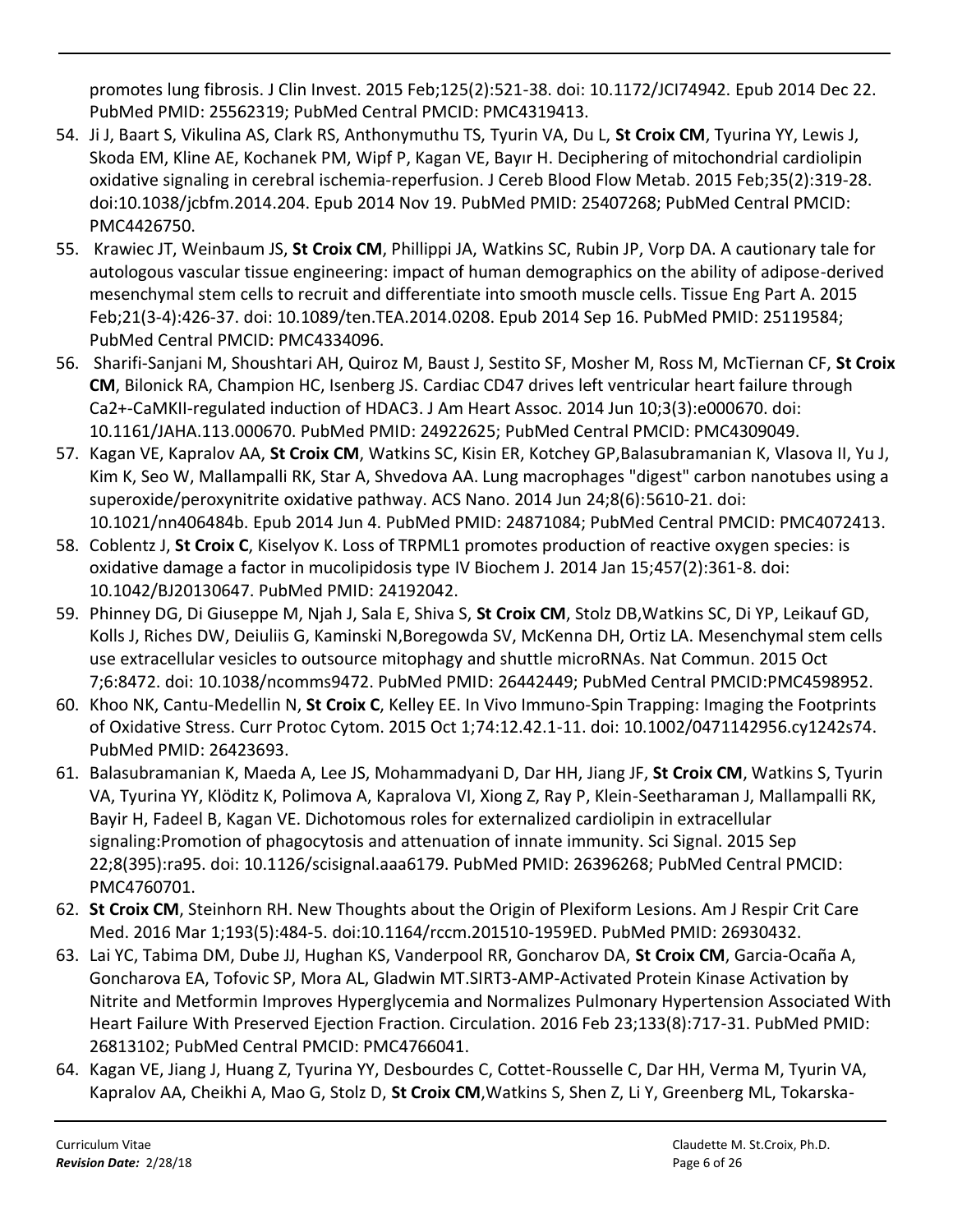Schlattner M, Boissan M, Lacombe ML, Epand RM, Chu CT, Mallampalli RK, Bayır H, Schlattner U. NDPK-D (NM23-H4)-mediated externalization of cardiolipin enables elimination of depolarized mitochondria by mitophagy. Cell Death Differ. 2016 Jan 8. doi: 10.1038/cdd.2015.160. [Epub ahead of print] PubMed PMID: 26742431.

- 65. Mao G, Qu F, St **Croix CM,** Tyurina YY, Planas-Iglesias J, Jiang J, Huang Z, Amoscato AA, Tyurin VA, Kapralov AA, Cheikhi A, Maguire J, Klein-Seetharaman J, Bayır H, Kagan VE. Mitochondrial Redox Opto-Lipidomics Reveals Mono-Oxygenated Cardiolipins as Pro-Apoptotic Death Signals. ACS Chem Biol. 2016 Feb 19;11(2):530-40. doi: 10.1021/acschembio.5b00737. Epub 2016 Jan 5. PubMed PMID: 26697918.
- 66. Stoner MW, Thapa D, Zhang M, Gibson GA, Calderon MJ, **St Croix CM**, Scott I. α-Lipoic Acid Promotes α-Tubulin Hyperacetylation and Blocks the Turnover of Mitochondria through Mitophagy. Biochem J. 2016 Apr 20. pii: BCJ20160281. [Epub ahead of print] PubMed PMID: 27099338.
- 67. He J, Wang Y, Missinato MA, Onuoha E, Perkins LA, Watkins SC, **St Croix CM**, Tsang M, Bruchez MP. A genetically targetable near-infrared photosensitizer. Nat Methods. 2016 Mar;13(3):263-8. doi: 10.1038/nmeth.3735. Epub 2016 Jan 25. PubMed PMID: 26808669.
- 68. Dezfulian C, Kenny E, Lamade A, Misse A, Krehel N, **St Croix C**, Kelley EE, Jackson TC, Uray T, Rackley J, Kochanek PM, Clark RS, Bayir H. Mechanistic characterization of nitrite-mediated neuroprotection after experimental cardiac arrest. J Neurochem. 2016 Nov;139(3):419-431. doi: 10.1111/jnc.13764. PubMed PMID: 27507435.
- 69. Rogers NM, Sharifi-Sanjani M, Yao M, Ghimire K, Bienes-Martinez R, Mutchler, SM, Knupp HE, Baust J, Novelli EM, Ross M, **St Croix C,** Kutten JC, Czajka CA, Sembrat JC, Rojas M, Labrousse-Arias D, Bachman TN, Vanderpool RR, Zuckerbraun BS, Champion HC, Mora AL, Straub AC, Bilonick RA, Calzada MJ, Isenberg JS. TSP1-CD47 Signaling is Upregulated in Clinical Pulmonary Hypertension and Contributes to Pulmonary Arterial Vasculopathy and Dysfunction. Cardiovasc Res. 2016 Oct 13. pii: cvw218. [Epub ahead of print] PubMed PMID: 27742621.
- 70. Kelly NJ, Dandachi N, Goncharov DA, Pena AZ, Radder JE, Gregory AD, Lai YC, Leme AS, Gladwin MT, Goncharova EA, **St Croix CM**, Shapiro SD. Automated Measurement of Blood Vessels in Tissues from Microscopy Images. Curr Protoc Cytom. 2016 Oct 10;78:12.44.1-12.44.13. doi: 10.1002/cpcy.10. PubMed PMID: 27723088.
- 71. Olonisakin TF, Li H, Xiong Z, Kochman EJ, Yu M, Qu Y, Hulver M, Kolls JK, **St Croix C**, Doi Y, Nguyen MH, Shanks RM, Mallampalli RK, Kagan VE, Ray A, Silverstein RL, Ray P, Lee JS. CD36 provides host protection against Klebsiella pneumoniae intrapulmonary infection by enhancing LPS responsiveness and macrophage phagocytosis. J Infect Dis. 2016 Sep 28. pii: jiw451. [Epub ahead of print] PubMed PMID: 27683817.
- 72. Pohl PH, Lozito TP, Cuperman T, Yurube T, Moon HJ, Ngo K, Tuan RS, **St Croix C**, Sowa GA, Rodrigues LM, Kang JD, Vo NV. Catabolic effects of endothelial cell-derived microparticles on disc cells: Implications in intervertebral disc neovascularization and degeneration. J Orthop Res. 2016 Aug;34(8):1466-74. doi:0.1002/jor.23298. PubMed PMID: 27246627.
- 73. Khare A, Raundhal M, Chakraborty K, Das S, Corey C, Kamga CK, Quesnelle K, **St Croix C,** Watkins SC, Morse C, Oriss TB, Huff R, Hannum R, Ray P, Shiva S, Ray A. Mitochondrial H2O2 in Lung Antigen-Presenting Cells Blocks NF-κB Activation to Prevent Unwarranted Immune Activation. Cell Rep. 2016 May 24;15(8):1700-14. doi: 10.1016/j.celrep.2016.04.060. PubMed PMID: 27184852; PubMed Central PMCID: PMC4880515.
- 74. Lai YC, Tabima DM, Dube JJ, Hughan KS, Vanderpool RR, Goncharov DA, **St Croix CM**, Garcia-Ocaña A, Goncharova EA, Tofovic SP, Mora AL, Gladwin MT. SIRT3-AMP-Activated Protein Kinase Activation by Nitrite and Metformin Improves Hyperglycemia and Normalizes Pulmonary Hypertension Associated With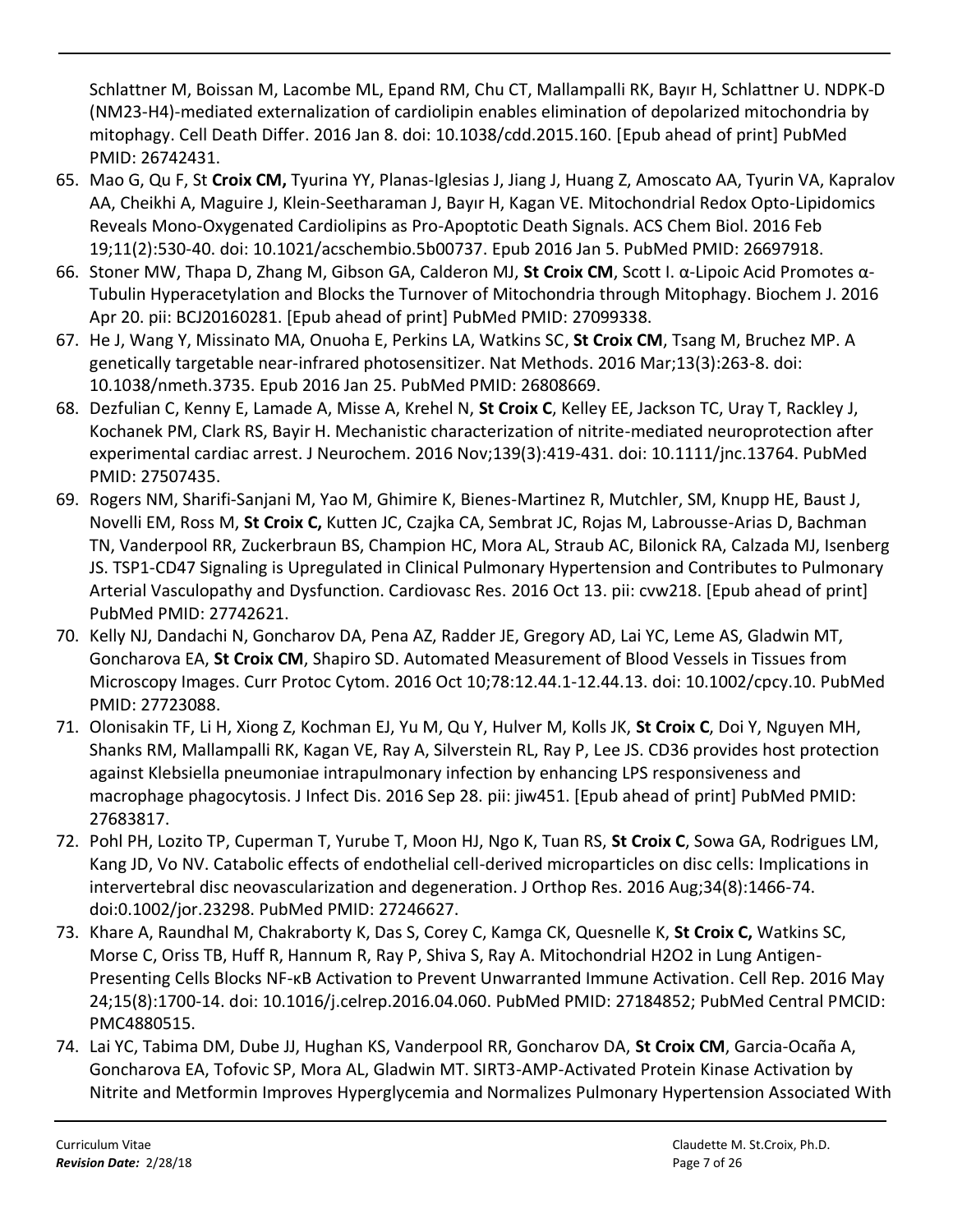Heart Failure With Preserved Ejection Fraction. Circulation. 2016 Feb 23;133(8):717-31. doi: 10.1161/CIRCULATIONAHA.115.018935. PubMed PMID: 26813102; PubMed Central PMCID:PMC4766041.

- 75. Osei-Hwedieh DO, Kanias T, **St Croix C**, Jessup M, Xiong Z, Sinchar D, Franks J, Xu Q, M Novelli E, Sertorio JT, Potoka K, Binder RJ, Basu S, Belanger AM, Kim-Shapiro DB, Triulzi D, Lee JS, Gladwin MT. Sickle Cell Trait Increases Red Blood Cell Storage Hemolysis and Post-Transfusion Clearance in Mice. EBioMedicine. 2016 Sep;11:239-248. doi: 10.1016/j.ebiom.2016.08.006. PubMed PMID: 27523807; PubMed Central PMCID: PMC5049931.
- 76. Dukes AA, Bai Q, Van Laar VS, Zhou Y, Ilin V, David CN, Agim ZS, Bonkowsky JL, Cannon JR, Watkins SC, **St Croix CM**, Burton EA, Berman SB. Live imaging of mitochondrial dynamics in CNS dopaminergic neurons in vivo demonstrates early reversal of mitochondrial transport following MPP(+) exposure. Neurobiol Dis. 2016 Nov;95:238-49. doi: 10.1016/j.nbd.2016.07.020. PubMed PMID: 27452482; PubMedCentral PMCID: PMC5010936.
- 77. Sehrawat A, **St. Croix C**, Baty CJ, Watkins S, Tailor D, Singh RP, Singh SV. Inhibition of mitochondrial fusion is an early and critical event in breast cancer cell apoptosis by dietary chemopreventative benzyl isothiocyanate. Mitochondrion. 2016 Sep;30:67-77. doi: 10.1016/j.mito.2016.06.006. PubMed PMID: 27374852; PubMed Central PMCID: PMC5023488.
- 78. Mischler SE, Cauda EG, Di Giuseppe M, McWilliams LJ, **St Croix C**, Sun M, Franks J, Ortiz LA. Differential activation of RAW 264.7 macrophages by size-segregated crystalline silica. J Occup Med Toxicol. 2016 Dec 15;11:57. doi:10.1186/s12995-016-0145-2. PubMed PMID: 28018477; PubMed Central PMCID:PMC5159951.
- 79. Braganza A, Li J, Zeng X, Yates NA, Dey NB, Andrews J, Clark J, Zamani L, Wang XH, **St Croix C**, O'Sullivan R, Garcia-Exposito L, Brodsky JL, Sobol RW. UBE3B is a Calmodulin-Regulated, Mitochondria-Associated E3 Ubiquitin Ligase. J Biol Chem.2016 Dec 21. pii: jbc.M116.766824. doi: 10.1074/jbc.M116.766824. [Epub ahead of print] PubMed PMID: 28003368.
- 80. Dezfulian C, Kenny E, Lamade A, Misse A, Krehel N, **St Croix C**, Kelley EE, Jackson TC, Uray T, Rackley J, Kochanek PM, Clark RS, Bayir H. Mechanistic characterization of nitrite-mediated neuroprotection after experimental cardiac arrest. J Neurochem. 2016 Nov;139(3):419-431. doi: 10.1111/jnc.13764. PubMed PMID: 27507435.
- 81. Wang Y, Ballou B, Schmidt BF, Andreko S, **St Croix CM**, Watkins SC, Bruchez MP. Affibody-targeted fluorogen activating protein for in vivo tumor imaging. Chem Commun (Camb). 2017 Feb 7;53(12):2001- 2004. doi: 10.1039/c6cc09137g. PubMed PMID:28120951; PubMed Central PMCID: PMC5340305.
- 82. Chakraborty K, Raundhal M, Chen BB, Morse C, Tyurina YY, Khare A, Oriss TB, Huff R, Lee JS, **St Croix CM**, Watkins S, Mallampalli RK, Kagan VE, Ray A, Ray P. The mito-DAMP cardiolipin blocks IL-10 production causing persistent inflammation during bacterial pneumonia. Nat Commun. 2017 Jan 11;8:13944. doi:10.1038/ncomms13944. PubMed PMID: 28074841; PubMed Central PMCID: PMC5241690.
- 83. Zhao J, Fuhrmann-Stroissnigg H, Gurkar AU, Flores RR, Dorronsoro A, Stolz DB, **St Croix CM**, Niedernhofer LJ, Robbins PD. Quantitative Analysis of Cellular Senescence in Culture and In Vivo. Curr Protoc Cytom. 2017 Jan 5;79:9.51.1-9.51.25. doi: 10.1002/cpcy.16. PubMed PMID: 28055114.
- 84. Wesolowski J, Weber MM, Nawrotek A, Dooley CA, Calderon M, **St Croix CM**, Hackstadt T, Cherfils J, Paumet F. Chlamydia Hijacks ARF GTPases To Coordinate Microtubule Posttranslational Modifications and Golgi Complex Positioning. MBio. 2017 May 2;8(3). pii: e02280-16. doi: 10.1128/mBio.02280-16. PubMed PMID:28465429; PubMed Central PMCID: PMC5414008.
- 85. Wang Y, Ballou B, Schmidt BF, Andreko S, **St Croix CM,** Watkins SC, Bruchez MP. Affibody-targeted fluorogen activating protein for in vivo tumor imaging. Chem Commun (Camb). 2017 Feb 7;53(12):2001- 2004. doi: 10.1039/c6cc09137g. PubMed PMID: 28120951; PubMed Central PMCID: PMC5340305.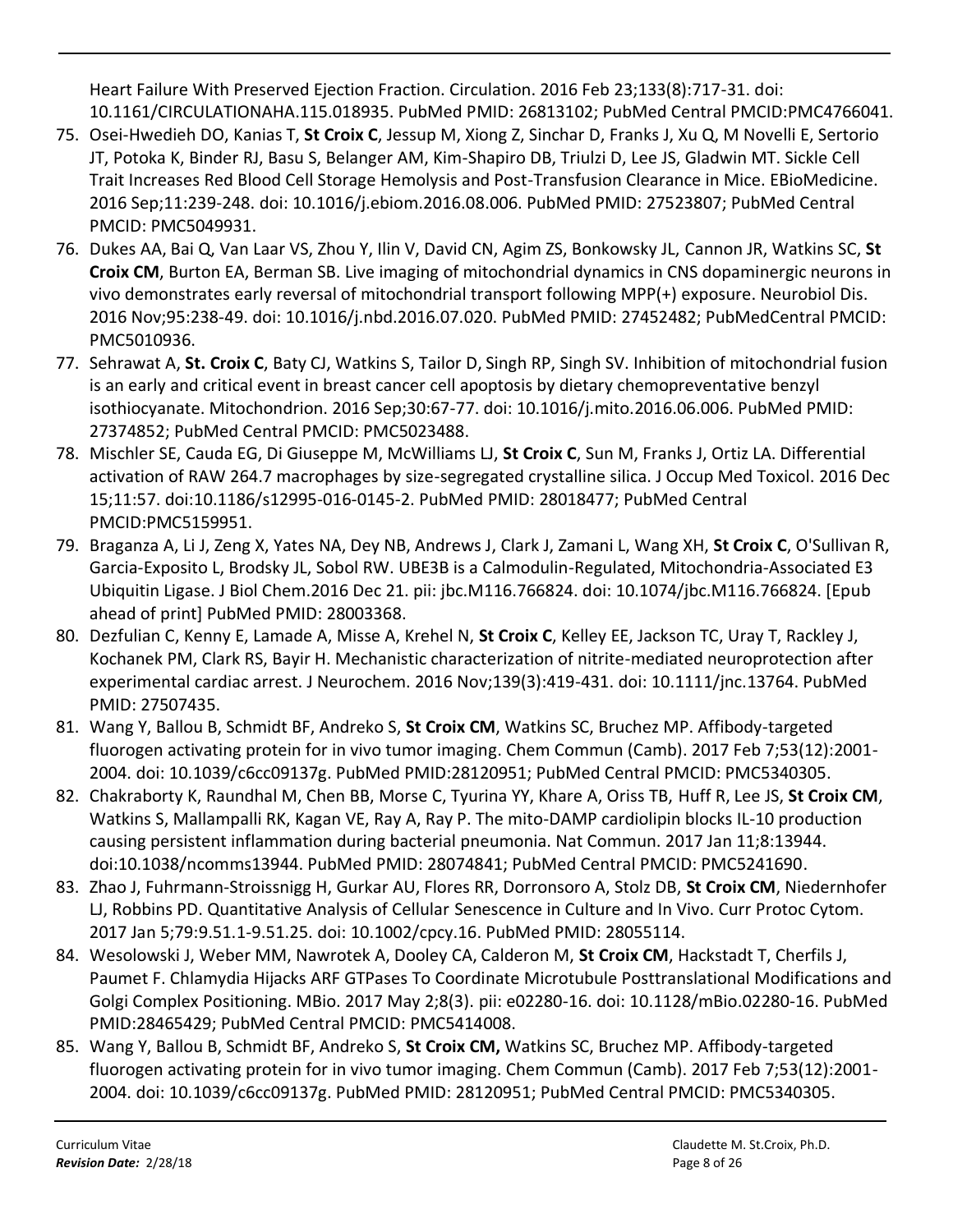- 86. Kagan VE, Mao G, Qu F, Angeli JP, Doll S, **St Croix C**, Dar HH, Liu B, Tyurin VA, Ritov VB, Kapralov AA, Amoscato AA, Jiang J, Anthonymuthu T, Mohammadyani D, Yang Q, Proneth B, Klein-Seetharaman J, Watkins S, Bahar I, Greenberger J, Mallampalli RK, Stockwell BR, Tyurina YY, Conrad M, Bayır H. Oxidized arachidonic and adrenic PEs navigate cells to ferroptosis. Nat Chem Biol. 2017 Jan;13(1):81-90. doi: 10.1038/nchembio.2238. Epub 2016 Nov 14. PubMed PMID: 27842066.
- 87. Watson AM, Rose AH, Gibson GA, Gardner CL, Sun C, Reed DS, Lam LKM, **St Croix, CM**, Strick PL, Klimstra WB, Watkins SC. Ribbon scanning confocal for high-speed high-resolution volume imaging of brain. PLoS One. 2017 Jul 7;12(7):e0180486. doi: 10.1371/journal.pone.0180486. eCollection 2017. PubMed PMID: 28686653; PubMed Central PMCID: PMC5501561.
- 88. Billaud M, Phillippi JA, Kotlarczyk MP, Hill JC, Ellis BW, **St Croix CM**, Cantu-Medéllin N, Kelley EE, Gleason TG. Elevated oxidative stress in the aortic media of patients with bicuspid aortic valve. J Thorac Cardiovasc Surg. 2017 May 25. pii: S0022-5223(17)31118-2. doi: 10.1016/j.jtcvs.2017.05.065. [Epub ahead of print] PubMed PMID: 28651938.
- 89. Zarakowska E, Czerwinska J, Tupalska A, Yousefzadeh MJ, Gregg SQ, **St Croix CM**, Niedernhofer LJ, Foksinski M, Gackowski D, Szpila A, Starczak M, Tudek B, Olinski R. Oxidation Products of 5-Methyl Cytosine are Decreased in Senescent Cells and Tissues of Progeroid Mice. J Gerontol A Biol Sci Med Sci. 2018 Feb 3. Doi: 10.1093/gerona/gly012. [Epub ahead of print] PubMed PMID: 29415265.
- 90. Bueno M, Brands J, Voltz L, Fiedler K, Mays B, **St Croix C**, Sembrat J Mallampalli RK, Rojas M, Mora AL. ATF3 represses PINK1 gene transcription in lung epithelial cells to control mitochondrial homeostasis. Aging Cell. 2018 Jan 24.doi: 10.1111/acel.12720. [Epub ahead of print] PubMed PMID: 29363258.
- 91. Li L, Poloyac SM, Waltkins SC, **St Croix CM**, Alexander H, Gibson GA, Loughran PA, Kirisci L, Clark RS, Kochanek PM, Vazquez AL, Manole MD. Cerebral microcirculatory alterations and the no-reflow phenomenon in vivo after experimental pediatric cardiac arrest. J Cereb Blood Flow Metab. 2017 Jan 1:271678X17744717. doi: 10.1177/0271678X17744717. [Epub ahead of print] PubMed PMID: 29192562.
- 92. Wenzel SE, Tyurina YY, Zhao J, **St Croix CM**, Dar HH, Mao G, Tyurin VA, Anthonymuthu TS, Kapralov AA, Amoscato AA, Mikulska-Ruminska K, Shrivastava IH,Kenny EM, Yang Q, Rosenbaum JC, Sparvero LJ, Emlet DR, Wen X, Minami Y, Qu F,Watkins SC, Holman TR, VanDemark AP, Kellum JA, Bahar I, Bayır H, Kagan VE. PEBP1 Wardens Ferroptosis by Enabling Lipoxygenase Generation of Lipid Death Signals. Cell. 2017 Oct 19;171(3):628-641.e26. doi: 10.1016/j.cell.2017.09.044. PubMedPMID: 29053969; PubMed Central PMCID: PMC5683852.
- 93. Begum G, Song S, Wang S, Zhao H, Bhuiyan MIH, Li E, Nepomuceno R, Ye Q, Sun M,Calderon MJ, Stolz DB, **St Croix C**, Watkins SC, Chen Y, He P, Shull GE, Sun D.Selective knockout of astrocytic Na(+) /H(+) exchanger isoform 1 reduces astrogliosis, BBB damage, infarction, and improves neurological function after ischemic stroke. Glia. 2018 Jan;66(1):126-144. doi: 10.1002/glia.23232. Epub 2017 Sep 19. PubMed PMID: 28925083; PubMed Central PMCID: PMC5705024.

# **Invited Reviews, Proceedings of Conference and Symposia, and Book Chapters**

- 1. Morgan, B.J., **St. Croix, C.M.** and Skatrud, J.B. Influence of respiration on autonomic control of heart rate and blood pressure. In: Sleep Disorders and Cardiovascular and Cerebrovascular Disease. Lung Biology in Health and Disease Vol. 146. T.D. Bradley and J.S. Floras, eds. Marcel Dekker Inc. pp. 1-13, 2000
- 2. Pitt, B.R. and **St. Croix, C.M.** Complex regulation of iNOS in lung. *A. J. Respir. Cell Mol. Biol.* 26: 6-9, 2002.
- 3. Lawler, C., Suk, W.A., Pitt, B.R., **St. Croix, C.M.** and Watkins, S.C. Invited Review: Multimodal Optical Imaging. *Am. J. Physiol. Lung Cell Mol. Physiol.* 285: L269-80, 2003.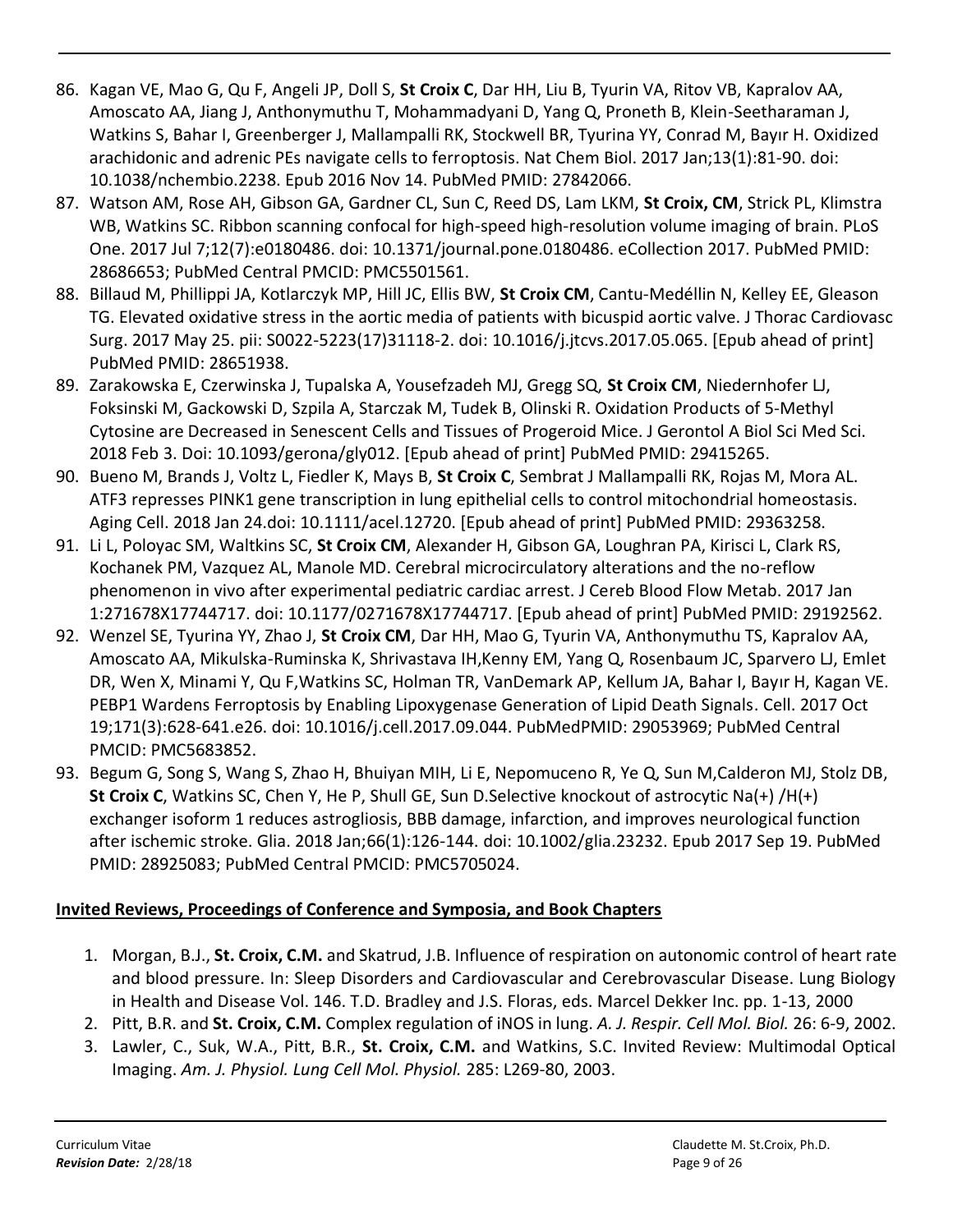- 4. **St. Croix, C.M.**, Pitt, B.R. and Watkins, S.C. The use of contemporary fluorescent imaging technologies in biomedical research. *Medicine and Science*. 10(1): 16-29, 2005
- 5. **St. Croix, C.M.**, Shand, S. and Watkins, S.C. Confocal microscopy; comparisons, applications and problems. *Biotechniques* 39: S2-S5, 2005.
- 6. **St. Croix, C.M.,** Leelavinchkul, K., Watkins,S.C., Kagan, V.E. and Pit, B.R. Nitric oxide and zinc homeostasis in acute lung injury. *Proceedings of the American Thoracic Society*. 2:236-242, 2005.
- **7. St. Croix, C.M.** and Watkins, S.C. Intravital fluorescence microscopy in pulmonary research. *Advanced Drug Discovery Reviews*. 58: 834-840, 2006.
- **8. St. Croix, CM.,** Zipfel, W.R. and Watkins, S.C. Potential solutions for confocal imaging of living animals. *Biotechniques* 43(1): 14S-19S, 2007.
- 9. **St. Croix, CM** and Bauer, EM. Use of fluorescence resonance energy transfer to detect nitric oxide-based signaling events in isolated perfused lung. *Current Protocols in Cytometry*. Chapter 12:Unit12.13, 2008. PMID: 18770645
- 10. Wallace CT, **St Croix CM**, Watkins SC. Data management and archiving in a large microscopy-andimaging, multi-user facility: Problems and solutions. Mol Reprod Dev. 2015 Sep;82(9):630-4. doi: 10.1002/mrd.22538. Epub 2015 Sep 14. Review.PubMed PMID: 26284826.

# **Books**

1. Watkins, S.C. and St. Croix, C.M. (eds). *Current Protocols Select: Methods and Applications in Microscopy and Imaging.* Wiley-Blackwell, New York, 2013.

# **PROFESSIONAL ACTIVITIES**

### **TEACHING**

### **Courses:**

| 2009-    | MSCBMP 2860 Multiparametric Microscopic Imaging, Department of Cell Biology, University of<br>Pittsburgh School of Medicine (Course Directors: Donna Beer-Stolz, PhD and Claudette St Croix,<br>PhD) |
|----------|------------------------------------------------------------------------------------------------------------------------------------------------------------------------------------------------------|
| $2016 -$ | ISB 2030 Quantitative Imaging, Department of Cell Biology, University of Pittsburgh School of<br>Medicine (Course Director: Mike Butterworth, PhD)                                                   |
| $2011 -$ | MSCBMP 2885 Imaging cell biology in living systems from single molecules to animal models<br>(Course Director: Simon Watkins)                                                                        |
| 2008-16  | EOH 3210: Pathophysiology of Environmental Disease, Department of Environmental and<br>Occupational Health, University of Pittsburgh (Course Director: Claudette St. Croix, PhD)                     |
| 2006-    | CLRES 2700: Fundamentals of Bench Research, University of Pittsburgh School of Medicine<br>(Course Director: Janet Lee, MD)                                                                          |
| 2004-    | Faculty, Quantitative Fluorescence Microscopy, Mount Desert Biological Institute, Salisbury<br>Cove, Maine (Course Director, Simon C. Watkins, PhD)                                                  |
| 2004-    | EOH 2310: Molecular Fundamentals, Department of Environmental and Occupational Health,<br>University of Pittsburgh (Course Director: Patty Opresko, PhD)                                             |
| 2007-13  | Invited Faculty, Intensive Course in Physiology, University of Pittsburgh and Mount Desert<br>Biological Institute, Salisbury Cove, Maine (Course Director: Raymond Frizzell, PhD)                   |
| 2007-08  | Invited Faculty, INBRE Course: Functional Genomics of Membrane Transport, Mount Desert                                                                                                               |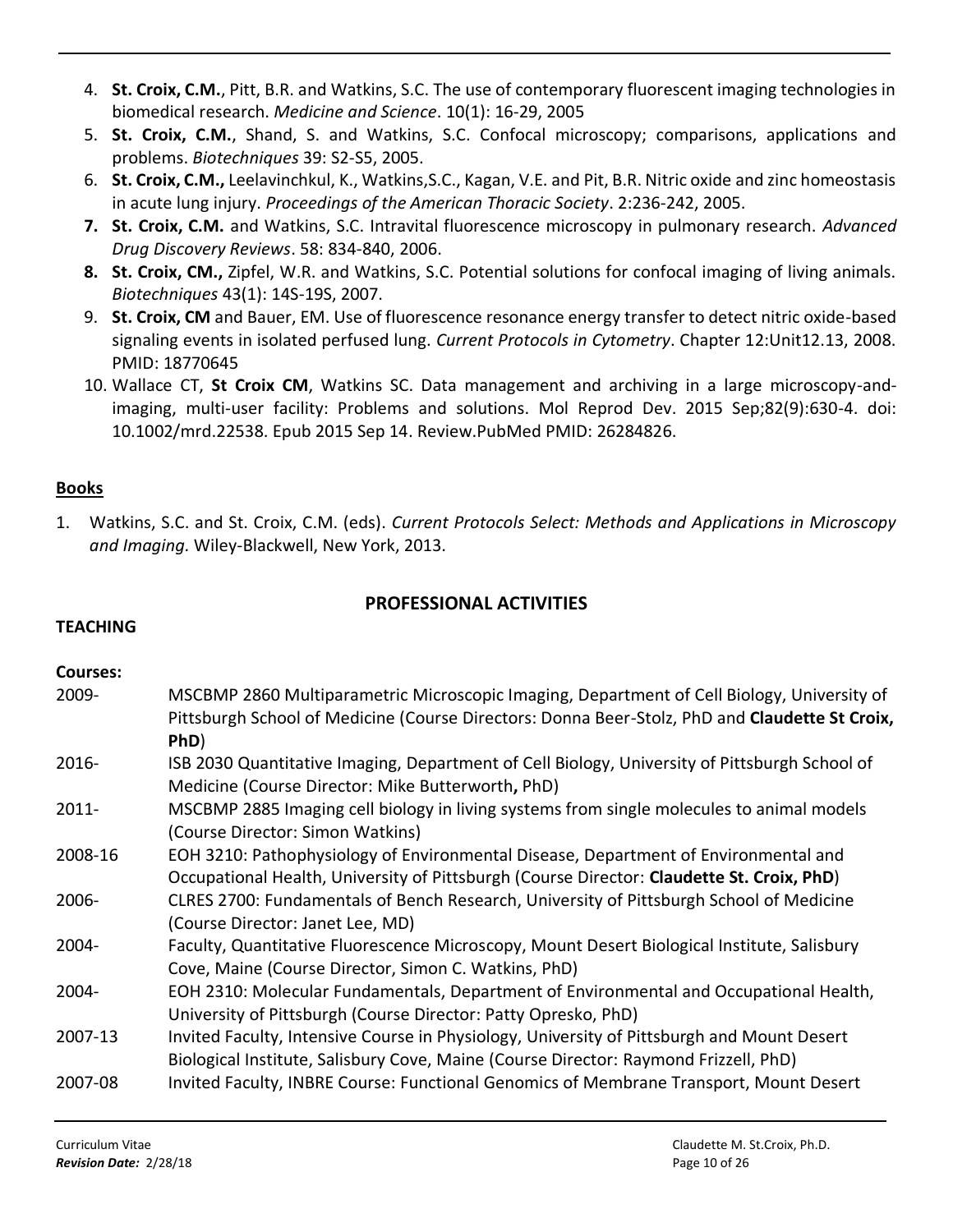Biological Institute, Salisbury Cove, Maine (Course Director: Bruce Stanton, PhD) 2011-15 MSCMP 2730: Molecular Mechanisms of Tissue Growth and Differentiation, Department of Pathology, University of Pittsburgh School of Medicine (Course Director: Aaron Bell, MD) 2002-12 INTBP 2005: Foundations of Biomedical Science, Faculty Preceptor, University of Pittsburgh School of Medicine (Course Director: Steve Phillips, PhD) 1996-1997 KIN442A: Honours Exercise Physiology; Lecturer, Departments of Kinesiology and Physiology, University of Western Ontario. (Course Director: **Claudette St. Croix, PhD**) 1996-1997 KIN020: Introductory Kinesiology, Lecturer, Department of Kinesiology, University of Western Ontario. (Course Director: Ron Watson, PhD)

# **Graduate Students:**

| 2006-2010 | Paula J. Bernal, PhD (Cell Biology and Physiology)        |
|-----------|-----------------------------------------------------------|
| 2007-2010 | Eileen Bauer, PhD (Environmental and Occupational Health) |
| 2002-2005 | Karanee Leelavanichkul, MS (Bioengineering)               |

# **Graduate Thesis Committees:**

- 2003-2005 Meihua Bo, MS (Environmental and Occupational Health)
- 2003-2008 Molly S. Stitt, PhD Candidate (Environmental and Occupational Health)
- 2006-2008 Adam Straub, PhD (Environmental and Occupational Health)
- 2007-2009 Sanket Patel, PhD (School of Biomedical Engineering)
- 2009- Tom Biksey, PhD Candidate (Environmental and Occupational Health)
- 2009-2011 Pornsri Khlangwiset, PhD 2011 (Environmental and Occupational Health)
- 2010-2014 Michelle Messner, PhD (Immunology)
- 2011-2014 Yessica Garciafigueroa, PhD (Environmental and Occupational Health)
- 2011-2014 Michelle Heid, PhD (Immunology)
- 2013-2015 Jessica Coblentz, PhD (Biological Sciences)
- 2014-2016 Marion Joy (Bioengineering)
- 2015-2017 Amin Cheikhi, PhD Candidate (EOH)
- 2015-2017 Alexis Carter, PhD Candidate (EOH)
- 2016- Diane Pharm, PhD Candidate (Chemistry)
- 2016- Anastasia Gorelova, PhD Candidate (Pharmacology)
- 2016- Anthony Otero, PhD Candidate (Neuroscience)

### **Comprehensive or Qualifying Examination Committees:**

- 2004 Adam Straub (EOH), Qualifying Exam, Comprehensive Exam
- 2005 Josh Synder (CBMP), **Chair,** Qualifying Exam
- 2006 Wenjie He (EOH), Qualifying Exam
- 2008 Nagarjun Konduru (EOH), Qualifying Exam
- 2008 Yan Liu (EOH), **Chair**, Qualifying Exam
- 2009 Jing Ji (EOH)**, Chair**, Qualifying Exam
- 2009 Steve Mischler (EOH), **Chair**, Qualifying Exam
- 2010 Yesica Garciafigueroa (EOH)**Chair**, Qualifying Exam
- 2011 Dhvani Parikh (EOH), **Chair**, Qualifying Exam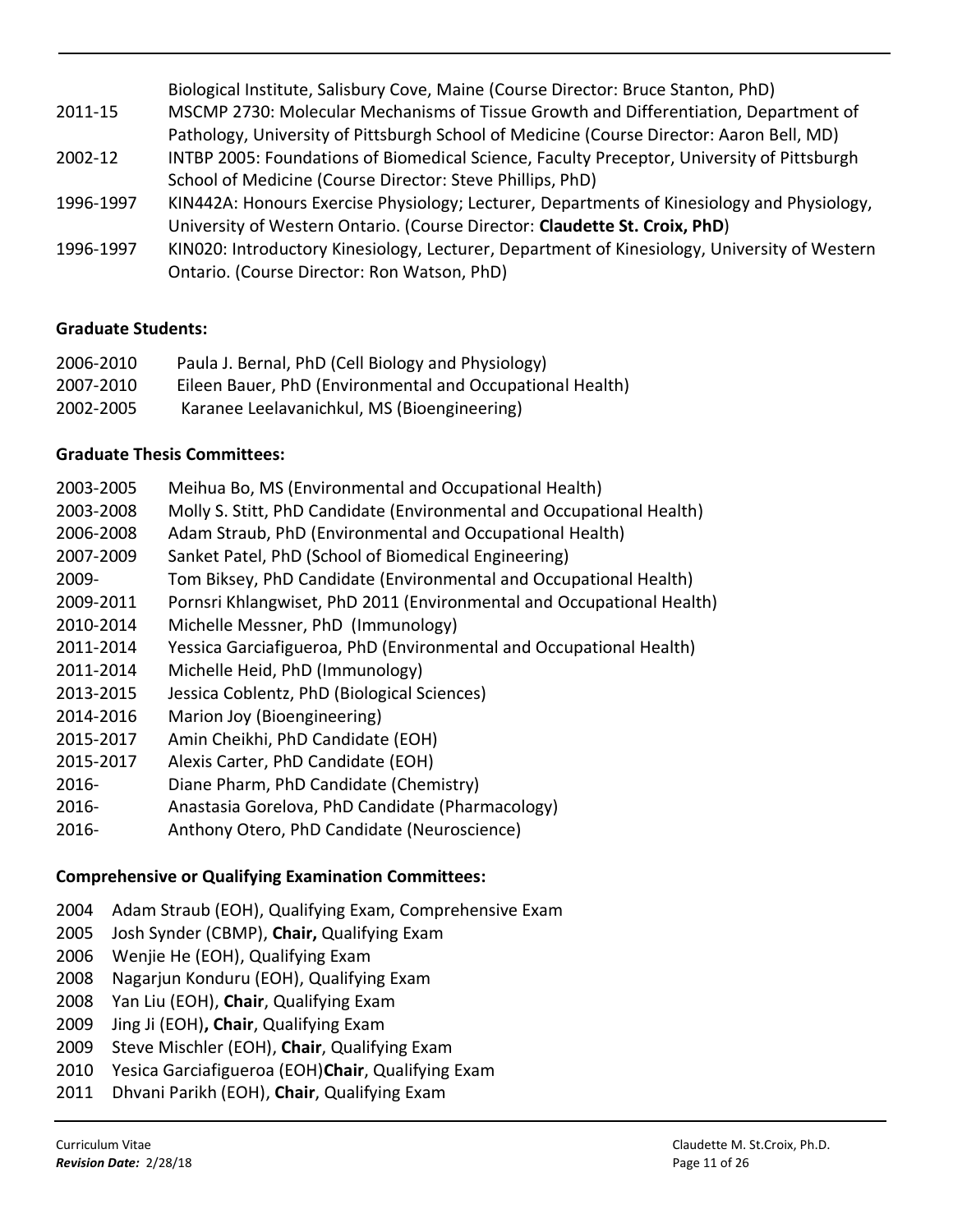| 2013<br>Sheila Tripathy (EOH), Chair, Qualifying Exam<br>Randall McCauley (Developmental Biology), Qualifying Exam<br>2013<br>2014<br>Alexis Carter (EOH), Chair, Qualifying Exam<br>Rahel Birru (EOH), Chair, Qualifying Exam<br>2015<br>Cody Wolfe (EOH), Chair, Qualifying Exam<br>2016<br>2016<br>Antonella Morracco, Chair, Qualifying Exam |                                   |                 |
|--------------------------------------------------------------------------------------------------------------------------------------------------------------------------------------------------------------------------------------------------------------------------------------------------------------------------------------------------|-----------------------------------|-----------------|
| <b>RESEARCH:</b>                                                                                                                                                                                                                                                                                                                                 |                                   |                 |
| <b>Current Grant Support</b>                                                                                                                                                                                                                                                                                                                     |                                   |                 |
| P01 AG043376-04 (PI: Robbins)<br>Scripps Research Institute/NIH<br>Core C: Imaging Core - Cell Autonomous and Non-Autonomous Mechanisms of Aging                                                                                                                                                                                                 | $07/01/13 - 04/30/18$<br>\$59,127 | 0.45 Cal Months |
| The goal of this Program Project Grant is to identify key mechanisms driving aging and age-related pathologies<br>through both cell autonomous and non autonomous mechanisms using mouse models of accelerated and<br>natural aging.                                                                                                             |                                   |                 |
| P30 DK072506 (PI: Frizzell)<br><b>NIH</b><br>Core C & Clinical Studies for Cystic Fibrosis                                                                                                                                                                                                                                                       | 06/1/16 - 05/31/18<br>\$4,173     | 0.30 Cal Months |
| The central aim of this core is to provide optical imaging services for the pulmonary airways and the lung                                                                                                                                                                                                                                       |                                   |                 |
| R01 ES022644-04 (PI: Burton)<br><b>NIH</b><br>Pathogenic Mechanisms of Gene-Environment Interactions in Parkinsons Disease                                                                                                                                                                                                                       | $12/01/13 - 10/30/18$<br>\$8,752  | 0.60 Cal Months |
| The goal of this project is to identify pathogenic mechanisms of gene-environment interactions in Parkinsons<br>Disease.                                                                                                                                                                                                                         |                                   |                 |
| P01 HL114453-03 (PI: Mallampalli)<br><b>NIH</b><br>Cardiolipin as a Novel Mediator of Acute Lung Injury (Core D)                                                                                                                                                                                                                                 | $01/01/14 - 12/31/18$<br>\$10,239 | 0.72 Cal Months |
| Execution of these studies will provide a paradigm-changing conceptual model for ARDS pathogenesis that<br>serves as a basis for therapeutic intervention and providing a new and sustained field of scientific inquiry in<br>lung biology                                                                                                       |                                   |                 |
| R01 HL123766-02 (PI: Rojas)<br><b>NIH</b><br>Aging of MSCs Missing Link in IPF                                                                                                                                                                                                                                                                   | $09/01/15 - 06/30/19$<br>\$6,806  | 0.24 Cal Months |
| We will focus on the effect of age on B-MSCs biology by comparing B-MSCs isolated from young and old<br>donors and in the characteristics of B-MSCs during chronic Injury, by comparing B-MSCs isolated from IPF<br>patients and age-matched and young controls.                                                                                 |                                   |                 |

2012 Dushani Palliyaguru (EOH), **Chair**, Qualifying Exam

2013 Shaina Stacy (EOH), **Chair**, Qualifying Exam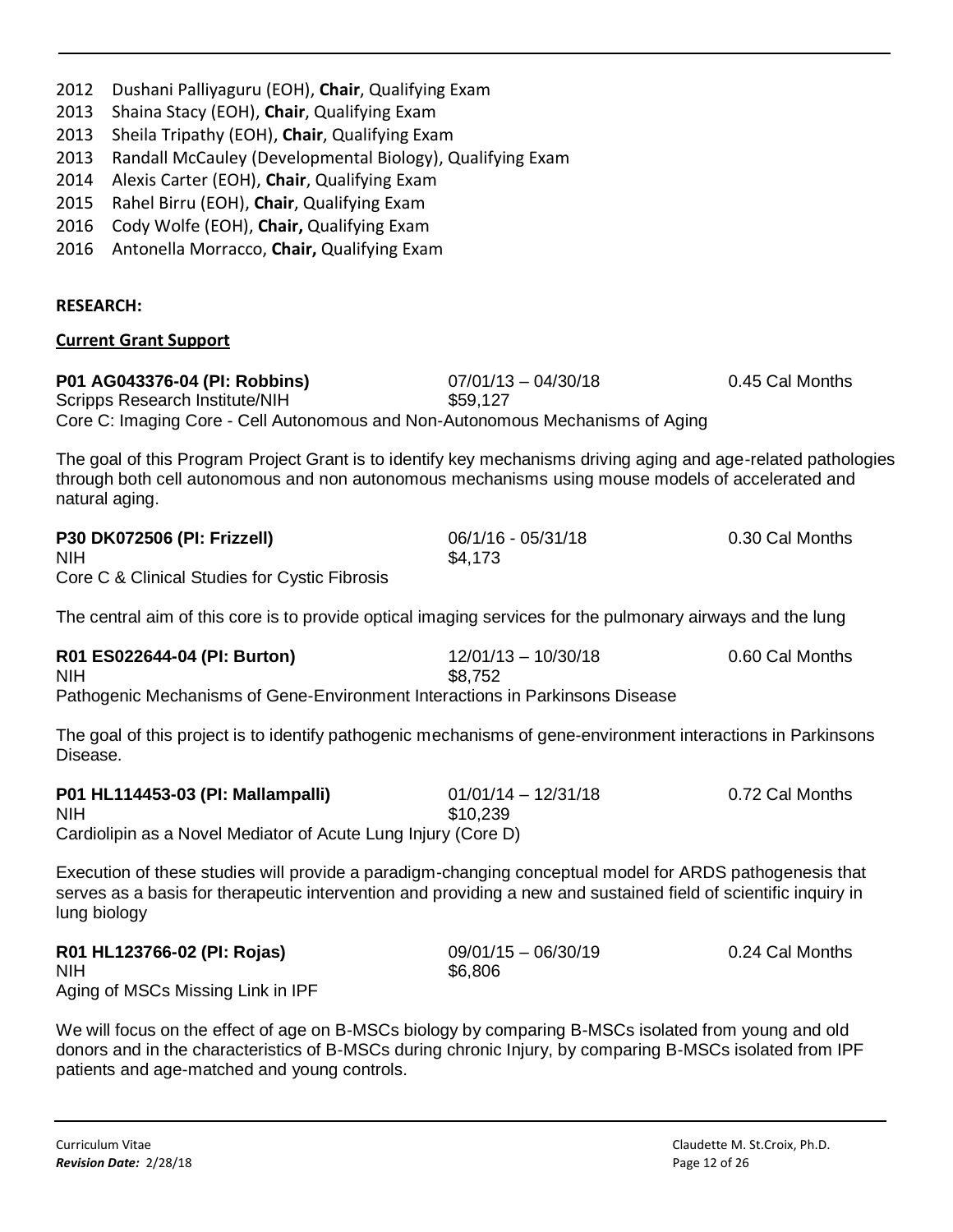| NIH<br>Reactive Oxygen Species in Vascular Disease                                                                                                                                                                                                                                                                                                                             | 38,315                           |                 |
|--------------------------------------------------------------------------------------------------------------------------------------------------------------------------------------------------------------------------------------------------------------------------------------------------------------------------------------------------------------------------------|----------------------------------|-----------------|
| The research plan is expected to open up a new field of inquiry in vascular biology and is conceptually and<br>technologically innovative.                                                                                                                                                                                                                                     |                                  |                 |
| R01 HL128297 (PI: Sundd)<br>NIH<br>Pulmonary Arteriole Occlusion by Platelet Neutrophil Micro Emboll in acute chest syndrome                                                                                                                                                                                                                                                   | 08/15/15-05/31/20<br>\$24,983    | 0.42 Cal Months |
| We propose to use an integrative physiologic approach to test the hypothesis that Acute Chest Syndrome<br>(ACS) in sickle cell disease is caused by occlusion of the pulmonary arterioles by aggregates of neutrophils<br>and platelets.                                                                                                                                       |                                  |                 |
| U01 Al132758 (PI: Camirand)<br>NIH<br>Mechanisms and Promotion of Immune Regulation by CD4+ Regulatory T cells with allografts.                                                                                                                                                                                                                                                | 06/01/17-05/31/20<br>\$16,670    | 0.78 Cal Months |
| The goals of this project are to use multiphoton microscopy to test the hypothesis that cognate interactions<br>between regulatory T (Treg) cells and dendritic cells are key to Treg function within allografts in the context of<br>transplant medicine, and that these interactions can be manipulated therapeutically to enhance Treg<br>suppressor function in the graft. |                                  |                 |
| U19 AI068021-12 (PI: Greenberger)<br>NIH<br>Mechanism-Directed Sequential Delivery of Radiation Mitigators                                                                                                                                                                                                                                                                     | $09/01/15 - 08/31/20$<br>\$5,839 | 0.42 Cal Months |
| The central aim of this core is to provide optical imaging services for the Center which is focused to<br>understanding the molecular processes involved in radiation induced pathology and therapy.                                                                                                                                                                           |                                  |                 |
| RF1MH114103-01 (PI: Bruchez)<br>NIH<br>Visualizing Synaptic Connections Between Distinct Cell Types in Whole Mouse Brain.                                                                                                                                                                                                                                                      | 09/01/17-08/31/20<br>\$8,750     | 0.60 Cal Months |
| R01 HL131789-02 (PI: Mora)<br>NIH.<br>Signaling Mechanisms by which Mitochondria Regulates Fibrosis in the Lung                                                                                                                                                                                                                                                                | $04/01/16 - 03/31/21$<br>S4 131  | 0.30 Cal Months |
| Overall, these studies will identify novel therapeutic targets in ameliorating mitochondria damage and fibrosis in<br>IPF.                                                                                                                                                                                                                                                     |                                  |                 |
| R01 HL128304-01A1 (PI: Straub)<br>NIH                                                                                                                                                                                                                                                                                                                                          | $07/01/16 - 04/30/21$<br>\$7.410 | 0.30 Cal Months |

NIH \$7,410 Vascular Smooth Muscle and Blood Pressure Regulation by Cyb5R3

**1R01 AI114587 (PI: Rothstein)** 07/01/15-12/31/19 0.60 Cal Months

NIH \$8,726 In Vivo Detection and Mechanisms of Regulatory B Cell Function in Transplantation

We utilize state of the art imaging to enhance our understanding of immunobiology of regulatory B cells in the context of transplant medicine and provide therapeutic insights highly relevant to allograft tolerance

| R01 HL079207-08 (PI: Pagano)                | $08/15/15 - 05/31/20$ | 0.60 Cal Months |
|---------------------------------------------|-----------------------|-----------------|
| NIH                                         | \$8,315               |                 |
| Reactive Oxygen Species in Vascular Disease |                       |                 |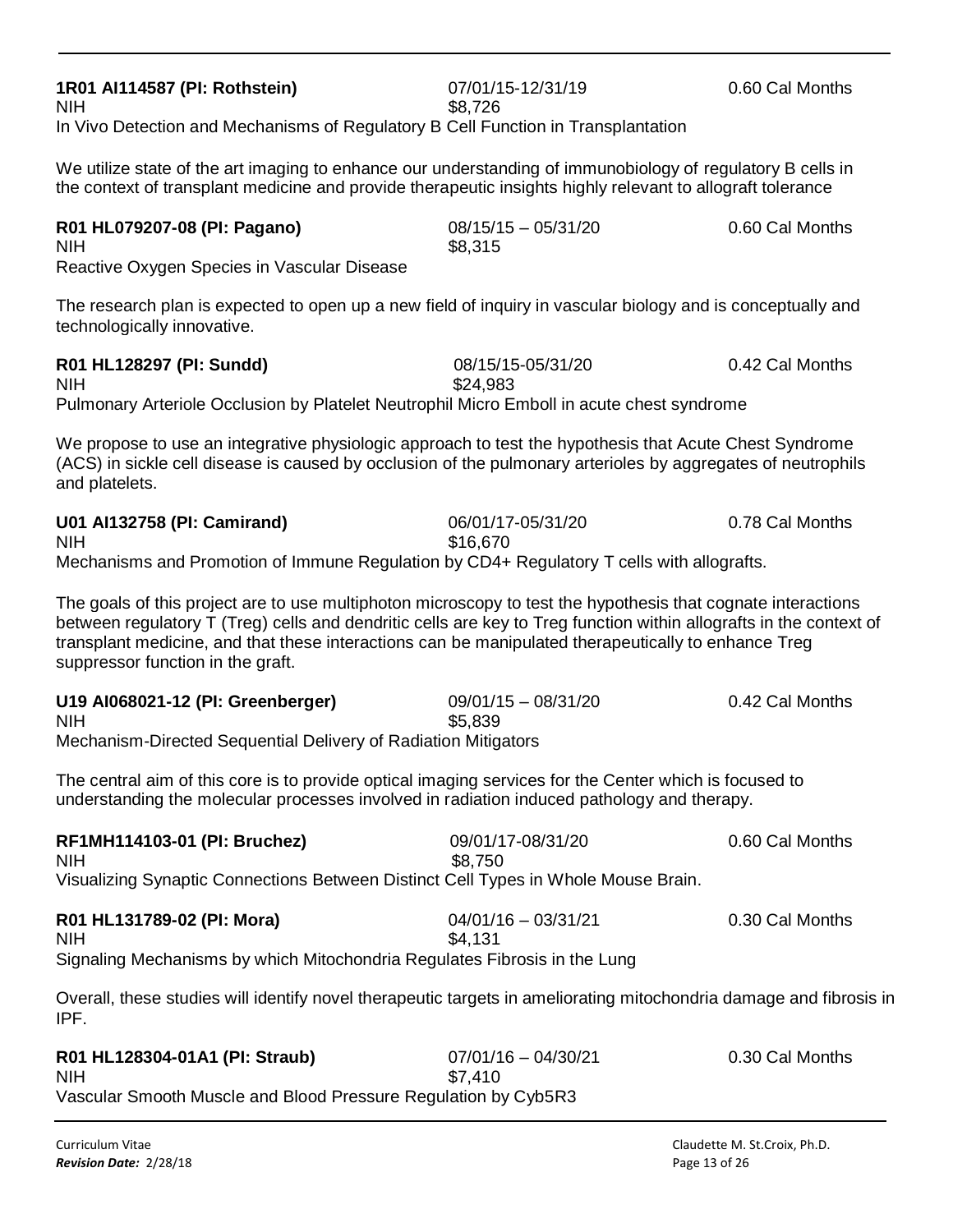Our proposed studies may help to identify new therapeutic targets to alleviate the physical, mental, and financial burdens linked to hypertension as well as other associated cardiovascular pathologies.

| P01 HL103455-06 (PI: Gladwin)                                        | $05/01/16 - 04/30/21$ | 1.2 Cal Months |
|----------------------------------------------------------------------|-----------------------|----------------|
| <b>NIH</b>                                                           | \$65.748              |                |
| Vascular Subphenotypes of Lung Disease – Preclinical Assessment Core |                       |                |

The Preclinical Assessment Core will provide expertise in novel hemodynamic assessments of pulmonary hypertension and heart function in mouse and rate models.

| R01 HL132550-01 (PI: Freeman/Holguin)      | $07/01/16 - 06/30/21$ | 0.60 Cal Months |
|--------------------------------------------|-----------------------|-----------------|
| <b>NIH</b>                                 | \$8,575               |                 |
| Anti-Infammatory Lipid Mediators in Asthma |                       |                 |

The research plan is designed to test the beneficial metabolic and anti-inflammatory actions or an endogenously present class of modified fats, termed nitro-fatty acids.

| R01 HL133864-01(PI: Straub)                                     | $09/01/16 - 06/30/21$ | 0.30 Cal Months |
|-----------------------------------------------------------------|-----------------------|-----------------|
| <b>NIH</b>                                                      | \$4.585               |                 |
| Novel Role of Smooth Muscle B5 Reductase in Sickle Cell Disease |                       |                 |

Our proposed studies may help to identify new therapeutic targets to alleviate the physical, mental, and financial burdens linked to Sickle Cell Disease.

| R01 AG052978-01A1 (PI: Ambrosio)                              | 09/15/17 - 08/31/21 | 0.60 Cal Months |
|---------------------------------------------------------------|---------------------|-----------------|
| <b>NIH</b>                                                    | \$26,884            |                 |
| The Anti-Aging Role of Klotho in Skeletal Muscle Regeneration |                     |                 |

These studies identify a novel role for Klotho in the regulation of mitochondrial integrity in muscle progenitor cells.

| R01 HL132917 (PI: Scott)                                                  | 09/01/17-08/31/21 | 0.24 Cal Months |
|---------------------------------------------------------------------------|-------------------|-----------------|
| <b>NIH</b>                                                                | \$3.643           |                 |
| Regulation of Fuel Utilization by Lysine Acetylation in the Failing Heart |                   |                 |

The objective of this proposal is to understand how GCN5L1 acetylation impacts mitochondrial bioenergetics in the heart, and to investigate how dysregulated energy substrate utilization can lead to mitochondrial dysfunction, cardiac energy depletion and heart failure.

| DP2 Al136598 (PI: Delgoffe)                                                             | $09/01/17 - 06/30/22$ | 0.60 Cal Months |
|-----------------------------------------------------------------------------------------|-----------------------|-----------------|
| <b>NIH</b>                                                                              | \$8.708               |                 |
| Dissecting and Breaking Metabolic Symbiosis between Cancer Cells and Regulatory T Cells |                       |                 |

We aim to dissect how tumor cells promote an immunosuppressive environment through the modulation of metabolism.

| R01 HL142084-01 (PI: Lee)                                           | $04/01/18 - 03/31/23$ | 0.60 Cal Months |
|---------------------------------------------------------------------|-----------------------|-----------------|
| <b>NIH</b>                                                          | \$27.479              |                 |
| Host Control Mechanisms Against K. Pneumonia Infection in the Lungs |                       |                 |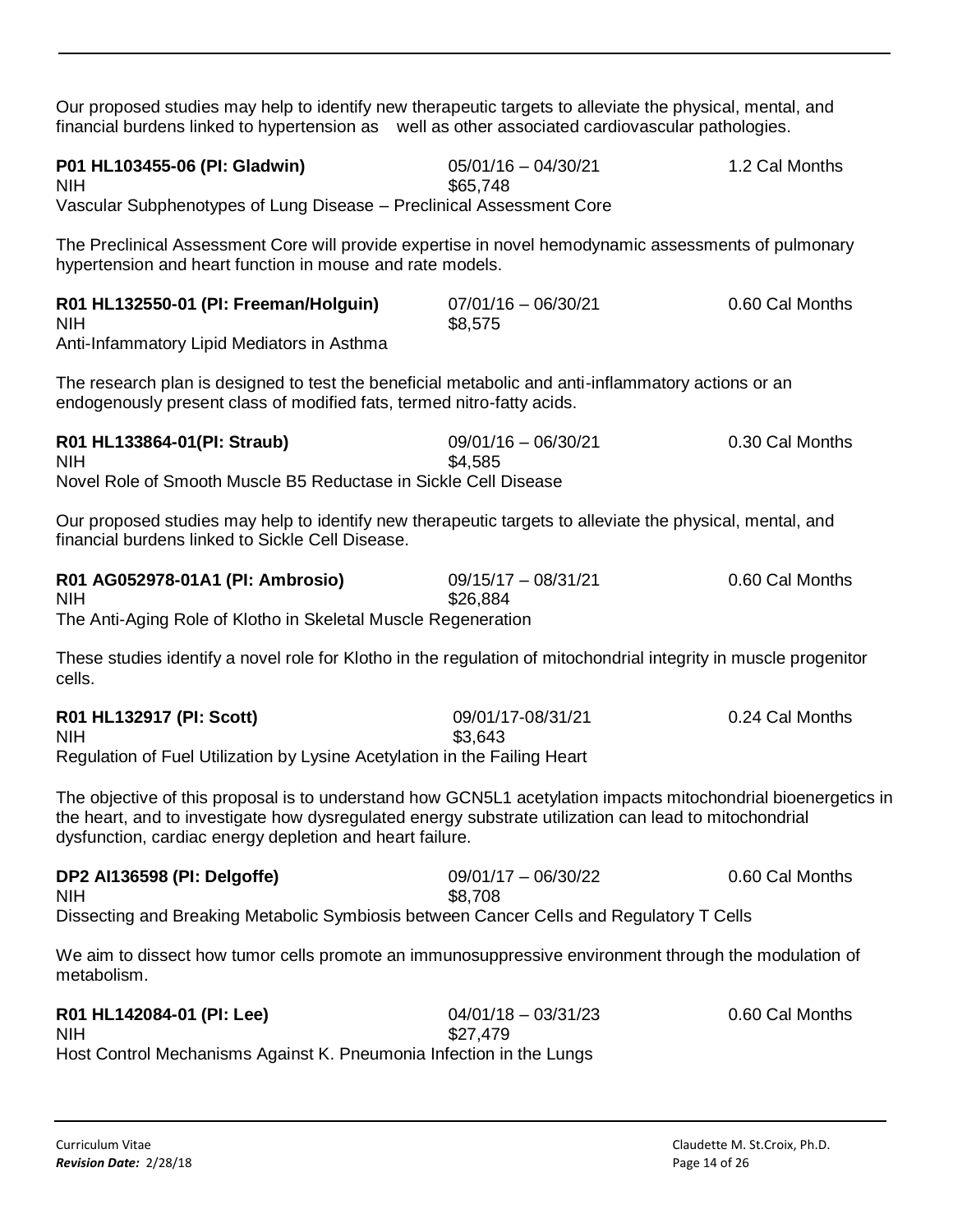# **PENDING:**

| R01 HL141080 (PI: Sundd)<br><b>NIH</b><br>Mechanisms of Platelet Exosome-mediated Acute Chest Syndrome in Sickle Cell Disease                                                                      | $04/01/18 - 03/31/23$<br>\$25,234                          | 0.24 Cal Months                    |
|----------------------------------------------------------------------------------------------------------------------------------------------------------------------------------------------------|------------------------------------------------------------|------------------------------------|
| R01 (PI: Dutta)<br><b>NIH</b><br>Mechanisms of Mylopoiesis after Myocardial Infarction                                                                                                             | $07/01/18 - 06/30/23$<br>\$10,392                          | 0.36 Cal Months                    |
| P01 HL137629 (PI: Wenzel)<br><b>NIH</b><br>The Redox Phospholipoxysome Regulates Epithelial Ferroptosis in Asthma                                                                                  | $07/01/18 - 06/30/23$<br>\$98,322                          | 1.2 Cal Months                     |
| R01 AG059728 (PI: Fitz)<br><b>NIH</b><br>APOE Isoform Specific Effect on Microglial Mediated Response to Amylois Dependent and Independent<br>Alzheimer's Disease Pathogenesis<br>R01 (PI: Finkel) | $07/01/18 - 06/30/23$<br>\$20,070<br>$07/01/18 - 06/30/23$ | 0.36 Cal Months<br>0.60 Cal Months |
| <b>NIH</b><br>Mitophagic Flux as a Modulator of the Heart's Response to Exogenous and Endogenous Stress                                                                                            | \$28,569                                                   |                                    |
| R01 (PI: Berman)<br><b>NIH</b><br>Axonal Mitochondrial Biogenesis, Endoplasmic Reticulum interactions and Quality Control in<br>Neurodegenerative Diseases                                         | $07/01/18 - 06/30/23$<br>\$3,587                           | 0.24 Cal Months                    |
| R01 (PI: St. Hilaire)<br><b>NIH</b><br>The Role of Telomerase in Calcific Aortic Valve Disease                                                                                                     | $07/01/18 - 06/30/23$<br>\$3,808                           | 0.24 Cal Months                    |
| R01 DK114012 (PI: Jurczak)<br><b>NIH</b><br><b>Obesity-associated Mitophagy Resistance</b>                                                                                                         | $07/01/18 - 06/30/23$<br>\$10,000                          | 0.36 Cal Months                    |
| R01 HL143749 (PI: Ortiz)<br><b>NIH</b><br>The Irony of Pulmonary Fibrosis: Bone Marrow Derived Lipofibroblasts (Mesenchymal Stem Cells) to Treat IPF                                               | $07/01/18 - 06/30/23$<br>\$21,116                          | 0.60 Cal Months                    |
| R01 NS076511 (PI: Bayir)<br><b>NIH</b><br>Unearthing Ferroptotic Mechanisms and Therapies Against Acute Kidney Injury in Sepsis                                                                    | $07/01/18 - 06/30/23$<br>\$26,874                          | 0.60 Cal Months                    |
| R01 (PI: Villaneuva)<br><b>NIH</b><br>Biological and Physical Mechanisms of Ultrasound/Microbubble-Mediated Therapeutic Gene Delivery Across<br>the Endothelial Barrier                            | $07/01/18 - 06/30/23$<br>\$36,857                          | 0.60 Cal Months                    |
| R01 PR171686 (PI: Yechoor)<br><b>DOD</b><br>Circadian Disruption-Induced Mitochondrial Dysfunction in Beta Cells and Diabetes                                                                      | $09/01/18 - 08/31/21$<br>\$10,028                          | 0.24 Cal Months                    |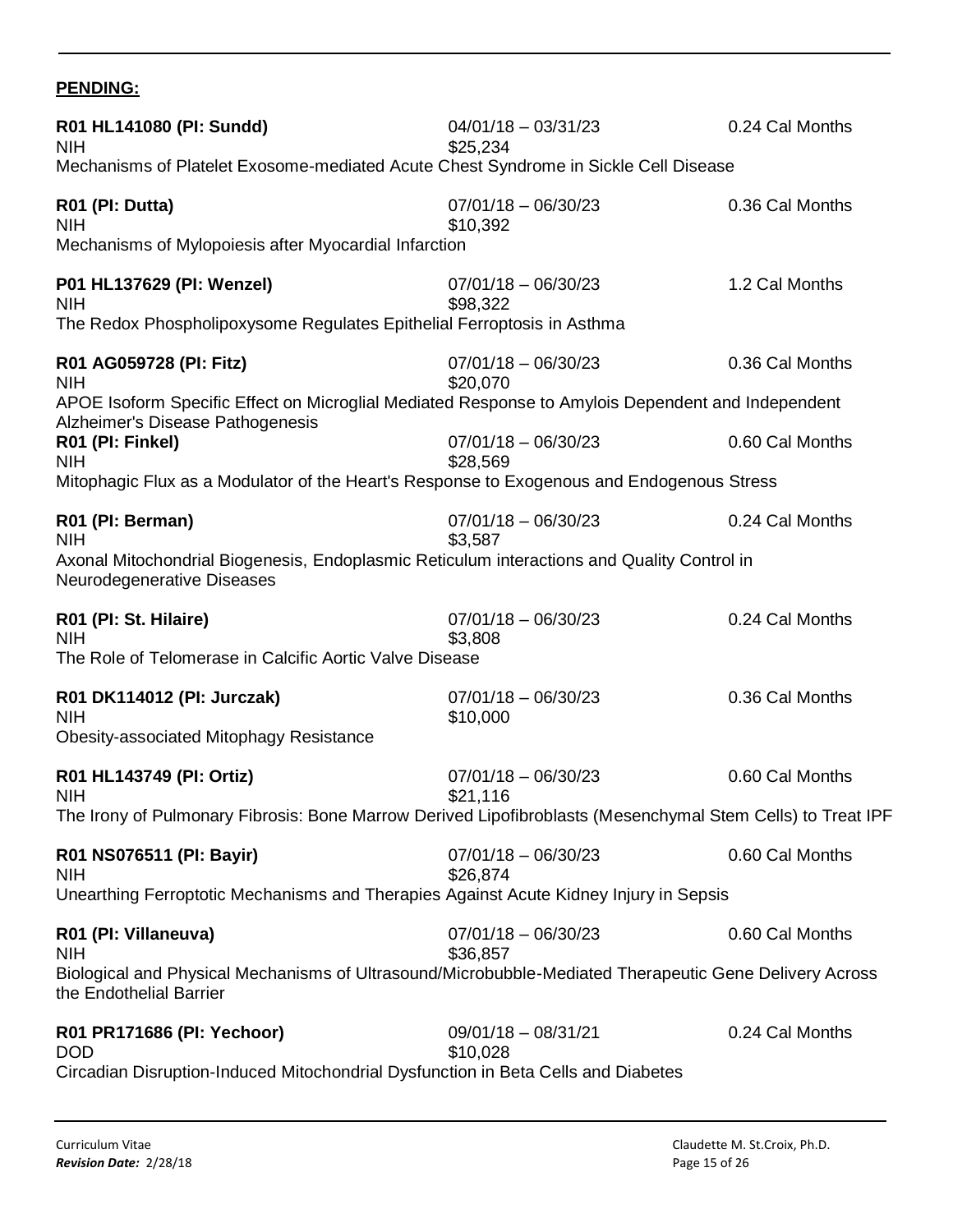| R01 PR171686 (PI: Sundd)<br>Fox Chase Cancer Center/NIH<br>Inflammasome Dependent Mechanism of E-cigarette Induced Atherosclerosis                                                                                                   | $09/01/18 - 08/31/22$<br>\$9,697  | 0.12 Cal Months |
|--------------------------------------------------------------------------------------------------------------------------------------------------------------------------------------------------------------------------------------|-----------------------------------|-----------------|
| R01 (PI: Tamama)<br><b>NIH</b><br>Cellular Rejuvenation by Formation of Mesenchymal Stem Cell Spheroids                                                                                                                              | $09/01/18 - 08/31/23$<br>\$8,000  | 0.12 Cal Months |
| R01 (PI: Tamama)<br><b>NIH</b><br>Search for Novel Molecular Targets of Anti-Aging Therapy for Progeria Using Spheroid-Mediated Cellular<br>Rejuvenation                                                                             | $09/01/18 - 08/31/20$<br>\$10,000 | 0.24 Cal Months |
| R01 (PI: Ortiz)<br><b>NIEHS</b><br>Improving Animal Models to Implement Stem Cell-Based Regenerative Medicine in Environmentally Induced<br>Lung Fibrosis (Silicosis)                                                                | $09/01/18 - 08/31/23$<br>\$21,571 | 0.60 Cal Months |
| R01 (PI: Finkel)<br><b>NIH</b><br>Molecular Mechanisms Underlying the Age-Dependent Increase in Vascular Stiffness and Calcification                                                                                                 | $09/01/18 - 08/31/23$<br>\$14,615 | 0.60 Cal Months |
| P01 AG043376-04 (PI: Robbins)<br><b>Scripps Research Institute/NIH</b><br>Core C: Imaging Core - Cell Autonomous and Non-Autonomous Mechanisms of Aging                                                                              | $12/01/19 - 11/3/23$<br>\$66,323  | 0.60 Cal Months |
| The goal of this Program Project Grant is to identify key mechanisms driving aging and age-related pathologies<br>through both cell autonomous and non autonomous mechanisms using mouse models of accelerated and<br>natural aging. |                                   |                 |

| P01 HL114453-03 (PI: Mallampalli)                             | $01/01/19 - 12/31/23$ | 0.60 Cal Months |
|---------------------------------------------------------------|-----------------------|-----------------|
| <b>NIH</b>                                                    | \$27,112              |                 |
| Cardiolinia as a Noval Modiator of Aguta Lung Injury (Caro D) |                       |                 |

Cardiolipin as a Novel Mediator of Acute Lung Injury (Core D)

Execution of these studies will provide a paradigm-changing conceptual model for ARDS pathogenesis that serves as a basis for therapeutic intervention and providing a new and sustained field of scientific inquiry in lung biology.

#### **Prior Grant Support**

#### *Principal Investigator*

| <b>Grant Number</b> | Years<br><b>Inclusive</b> | <b>Grant Title</b>                                                                                                      | Source    | Annual<br><b>Direct</b><br>Costs | <b>Role</b> |
|---------------------|---------------------------|-------------------------------------------------------------------------------------------------------------------------|-----------|----------------------------------|-------------|
| 1R01EB017268        | 2013-2017                 | (Dual PI: St Croix/Bruchez)<br><b>Targeted fluorescent</b><br>indicators for endothelial<br>physiology: Ca(II), ROS, NO | NIH/NIBIB | 195,000                          | 20%         |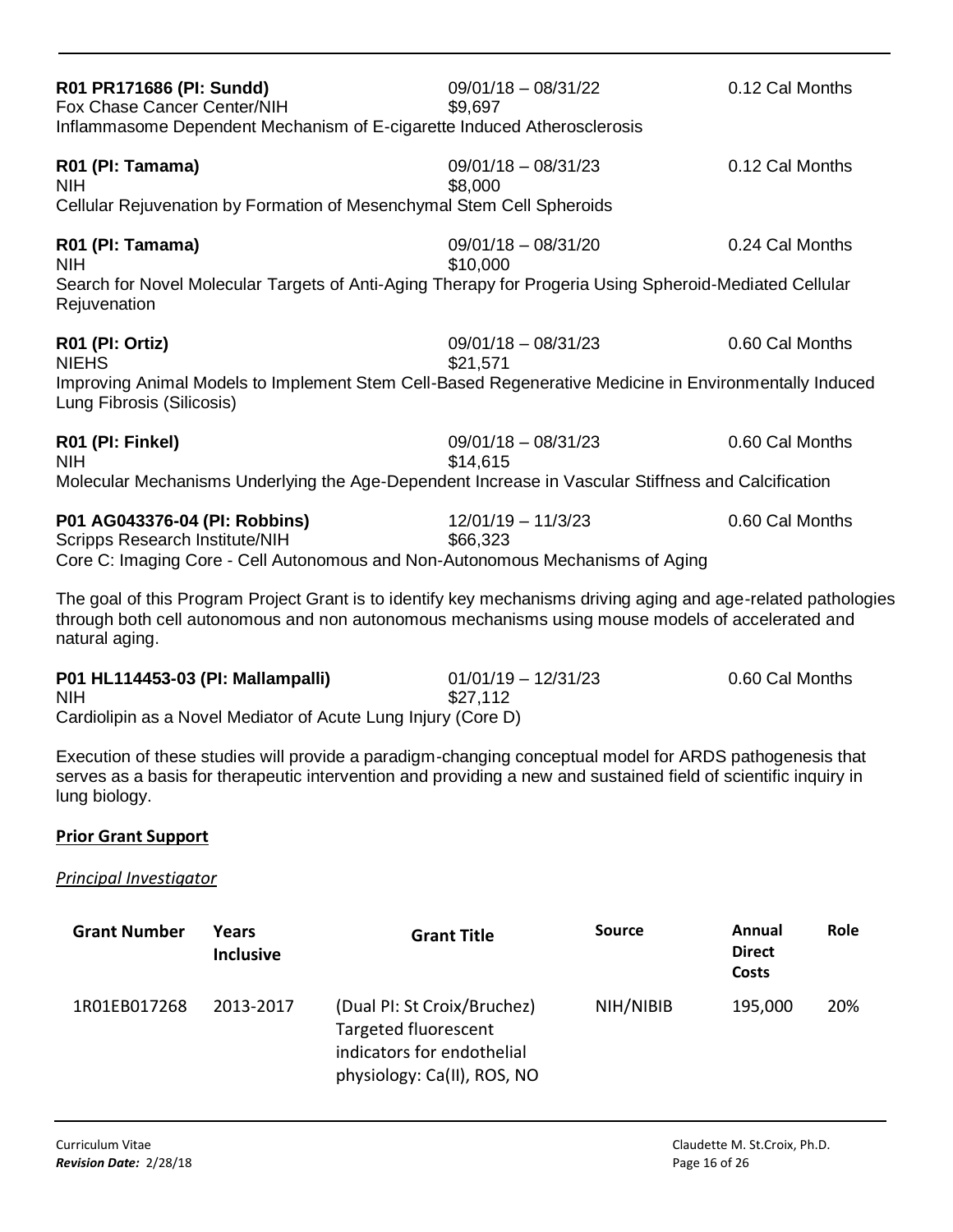| <b>Grant Number</b> | Years<br><b>Inclusive</b> | <b>Grant Title</b>                                                                                                                             | <b>Source</b>                                   | Annual<br><b>Direct</b><br>Costs | <b>Role</b> |
|---------------------|---------------------------|------------------------------------------------------------------------------------------------------------------------------------------------|-------------------------------------------------|----------------------------------|-------------|
| N/A                 | 2002-2005                 | Parker B. Francis Fellowship in<br><b>Pulmonary Medicine</b>                                                                                   | <b>Francis</b><br><b>Families</b><br>Foundation | 50,000                           | 30%         |
| N/A                 | 2002-2004                 | Beginning Grant-in-Aid<br>Role of zinc and<br>metallothionein in the anti-<br>apoptotic effects of nitric<br>oxide in pulmonary<br>endothelium | American<br>Heart<br>Association                | 45,455                           | 30%         |
| 1R01HL081421        | 2006-2012                 | NO Zinc Signaling in Intact<br><b>Pulmonary Endothelium</b>                                                                                    | NIH/NHLBI                                       | 200,000                          | 40%         |
| 3R01HL08142         | 2009-2011                 | Administrative Supplement                                                                                                                      | NIH/NHLBI                                       | 68,589                           | 40%         |

# **SEMINARS AND INVITED LECTURESHIPS:**

| Date         | <b>Title of Presentation</b>                                                                                  | <b>Venue</b>                                                                                               |
|--------------|---------------------------------------------------------------------------------------------------------------|------------------------------------------------------------------------------------------------------------|
| April 1996   | Aspects of the Control of<br>Breathing in Hyperoxia                                                           | Invited lecture: Department of<br>Physiology Seminar Series,<br>University of Toronto                      |
| April 1999   | Role of respiratory motor<br>output in within-breath<br>modulation of muscle<br>sympathetic nerve<br>activity | Invited Speaker: Department of<br>Physiology, Queen's University,<br>Kingston, Ontario, Canada             |
| June 1999    | <b>Effect of Expiratory</b><br>Airflow Rate on<br><b>Calculated NO Production</b><br><b>During Exercise</b>   | Invited Symposium Speaker:<br>American College of Sports<br><b>Medicine Annual Meeting,</b><br>Seattle, WA |
| October 2002 | Nitric oxide,<br>metallothionein and zinc<br>homeostasis in<br>pulmonary<br>endothelial cells                 | <b>Invited Speaker: Magee-Womens</b><br>Research Institute Seminar<br>Series<br>Pittsburgh, PA             |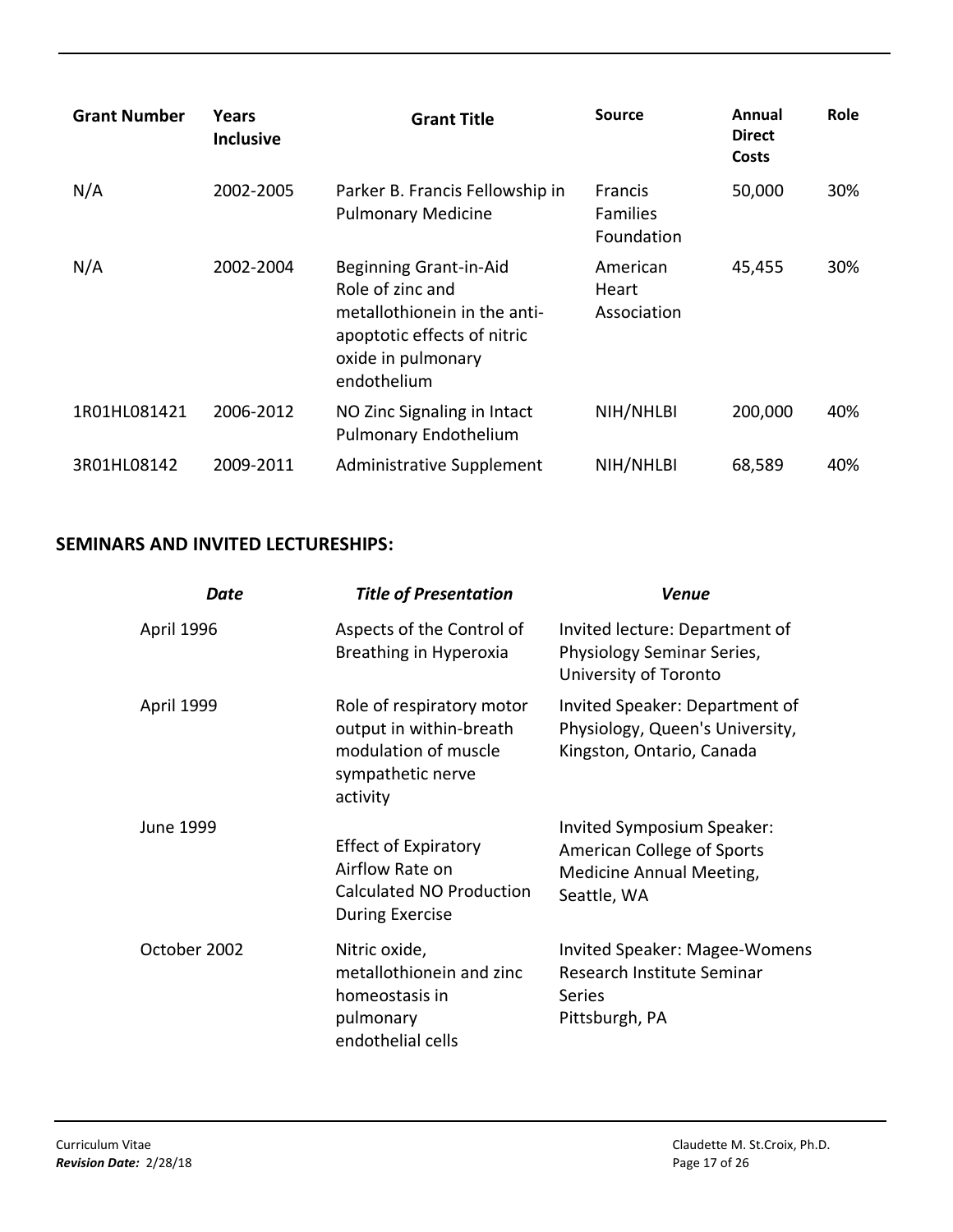| <b>Date</b>    | <b>Title of Presentation</b>                                                                                                                | <b>Venue</b>                                                                                                                                                              |
|----------------|---------------------------------------------------------------------------------------------------------------------------------------------|---------------------------------------------------------------------------------------------------------------------------------------------------------------------------|
| May 2003       | Cellular regulation of<br>transition metal<br>homeostasis by<br>metallothionein S-<br>nitrosylation                                         | Invited Speaker: American<br><b>Thoracic Society Annual</b><br>Meeting, Seattle<br>Symposium entitled<br>"Nitrosothiol Signaling in<br>Pulmonary Cell Biology"            |
| May 2003       | The use of fluorescent<br>microscopy techniques to<br>visualize nitric oxide<br>based signaling events in<br>pulmonary endothelium          | Invited Speaker: American<br><b>Thoracic Society Annual</b><br>Meeting, Seattle<br>Symposium entitled "Special<br>Topics in Pulmonary Physiology:<br>the Next Generation" |
| October 2003   | Nitric oxide,<br>metallothionein and zinc<br>homeostasis in<br>pulmonary<br>endothelial cells                                               | Guest speaker, Molecular<br>Therapeutics and Drug Discovery<br>Program Research Conference,<br>Pittsburgh Cancer Institute,<br>Pittsburgh, PA                             |
| October 2003   | Cellular Regulation of<br>Metal Homeostasis by<br>Metallothionein S-<br>Nitrosation.                                                        | Guest speaker, Pediatric<br>Pulmonary Research Conference,<br>Children's Hospital, Pittsburgh,<br><b>PA</b>                                                               |
| April 2004     | Stem Cells of the<br>Developing and Adult<br>Lung                                                                                           | Symposium Chair and Organizer,<br>Experimental Biology,<br>Washington, DC                                                                                                 |
| May 2004       | Metallothionein, nitric<br>oxide and the regulation<br>of metal ion homeostasis<br>in pulmonary<br>endothelium                              | Invited speaker, Department of<br>Physiology Seminar Series,<br>Queen's University, Kingston,<br>Ontario, Canada                                                          |
| February, 2004 | Mechanisms of<br>protection against<br>oxidative injury:<br>Metallothionein, nitric<br>oxide and the regulation<br>of metal ion homeostasis | Invited Speaker, Gordon<br>Conference on Oxygen Radicals,<br>Ventura California, February,<br>2004                                                                        |
| October 2004   | Nitric oxide, intracellular<br>zinc homeostasis and<br>pulmonary vascular<br>reactivity                                                     | Invited Speaker, Institute for<br><b>Environment Medicine,</b><br>University of Pennsylvania,<br>Philadelphia, PA                                                         |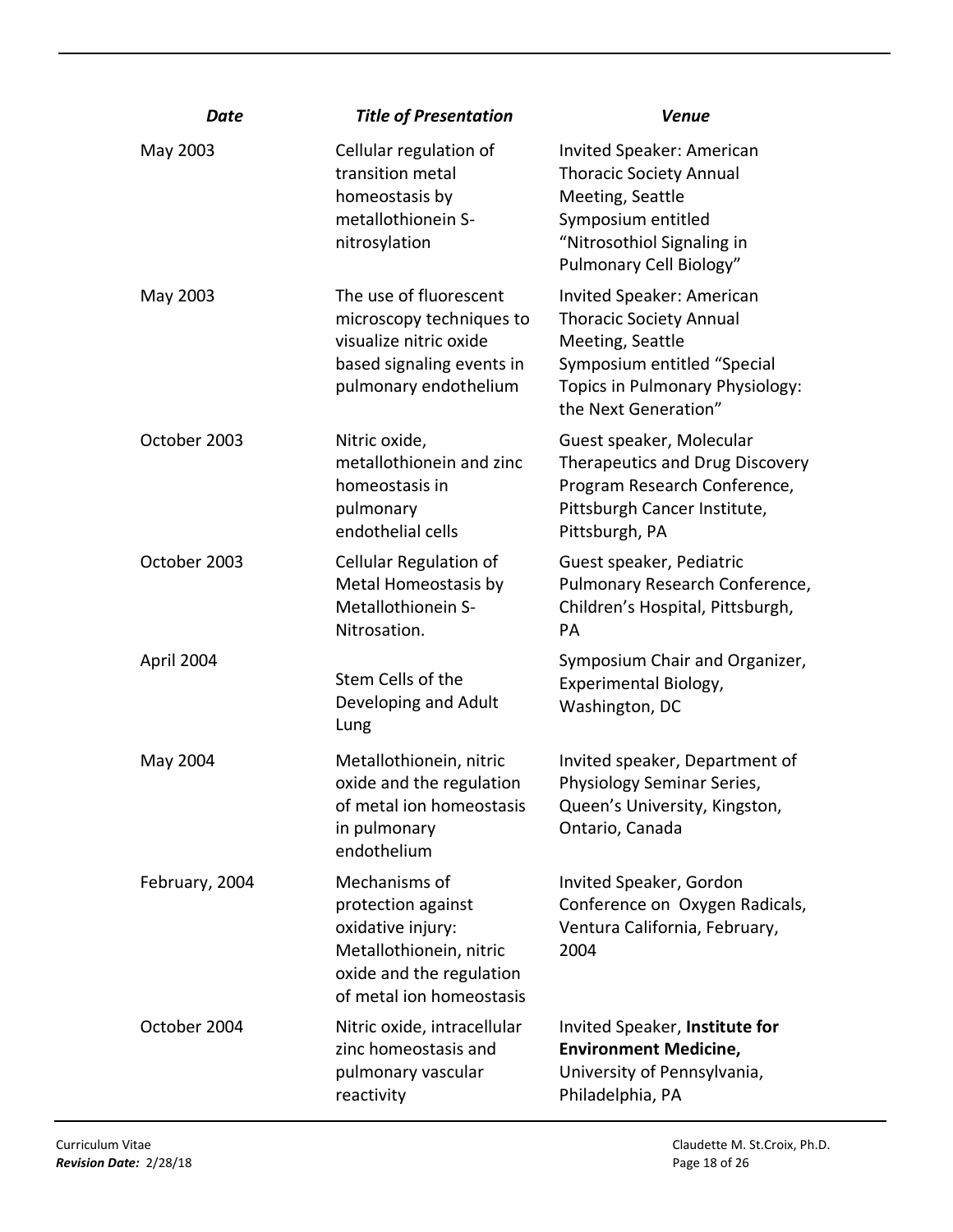| Date           | <b>Title of Presentation</b>                                                                                                                      | <b>Venue</b>                                                                                                                                     |
|----------------|---------------------------------------------------------------------------------------------------------------------------------------------------|--------------------------------------------------------------------------------------------------------------------------------------------------|
| November 2004  | Nitric oxide, intracellular<br>zinc homeostasis and<br>pulmonary vascular<br>reactivity                                                           | Guest Speaker, Pulmonary<br>Allergy and Critical Care<br>Medicine Joint Collaborative<br>Conference, University of<br>Pittsburgh, Pittsburgh, PA |
| April 2005     | The Use of Fluorescence<br><b>Resonance Energy</b><br><b>Transfer to Visualize</b><br>Nitric Oxide Based<br>Signaling Events in Living<br>Systems | Keynote Speaker, Spectroscopy<br>Society of Pittsburgh General<br>Meeting                                                                        |
| May 2005       | The use of fluorescent<br>resonance energy<br>transfer to visualize nitric<br>oxide based signaling<br>events in living systems                   | Invited Speaker, NIH/NCI<br>Workshop on "Redox Biology<br>Biomarkers and Imaging",<br>Gaithersburgh, MD                                          |
| May 2005       | Imaging Nitric Oxide-Zinc<br><b>Mediated Signaling</b><br>Events In Intact<br><b>Pulmonary Endothelium</b>                                        | Invited Speaker, American<br>Thoracic Society Meetings,<br>Symposium: "Real time optical<br>imaging of the lung: New insights<br>in lung biology |
| December 2005  | Imaging Nitric Oxide-Zinc<br><b>Mediated Signaling</b><br>Events in Intact<br><b>Pulmonary Endothelium</b>                                        | Invited Speaker, Respiratory<br>Neurobiology Speaker Series,<br>School of Veterinary Medicine,<br>University of Wisconsin-Madison                |
| April 2006     | Nitric oxide, zinc and<br>hypoxia-induced<br>contraction of isolated<br>pulmonary endothelium                                                     | Invited Speaker, Experimental<br>Biology, San Francisco,<br>Symposium entitled<br>"Mechanisms of Hypoxic<br>Vasoconstriction".                   |
| September 2006 | Nitric oxide mediated zinc<br>release contributes to<br>hypoxic regulation of<br>pulmonary vascular tone                                          | Invited Speaker, Zinc Signals<br>2006, International Society for<br>Zinc Biology Meetings, Sienna,<br>Italy                                      |
| October 2006   | Contribution of nitric<br>oxide-induced zinc<br>release in the<br>hypoxic regulation of<br>pulmonary vascular tone                                | Invited Speaker, Department of<br>Pharmacology, University of<br>Illinois at Chicago                                                             |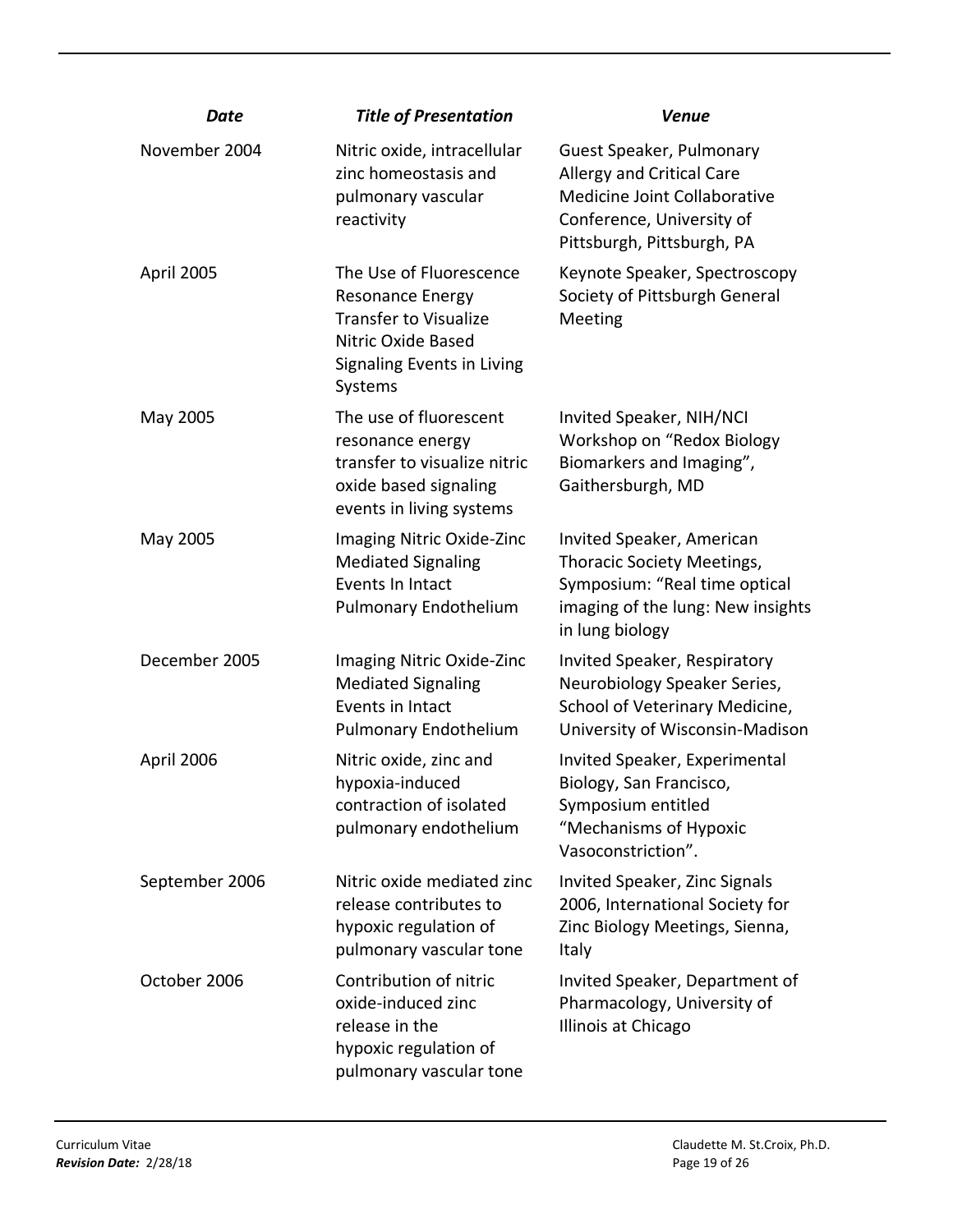| Date          | <b>Title of Presentation</b>                                                                                                                                   | <b>Venue</b>                                                                                                                                       |
|---------------|----------------------------------------------------------------------------------------------------------------------------------------------------------------|----------------------------------------------------------------------------------------------------------------------------------------------------|
| October 2006  | Respiratory Engineering -<br>New Horizons in Lung<br>Imaging                                                                                                   | Symposium Co-Chair,<br><b>Bioengineering Society Annual</b><br>Meetings, Chicago, IL                                                               |
| January 2007  | Contribution of nitric<br>oxide-induced zinc<br>release in the<br>hypoxic regulation of<br>pulmonary vascular tone                                             | Invited Speaker, Magee-<br>Women's Research Institute,<br>Pittsburgh, PA                                                                           |
| April 2007    | Visualizing Nitric Oxide-<br><b>Zinc Mediated Signaling</b><br>Events in Intact<br><b>Pulmonary Endothelium</b>                                                | Invited Speaker, Focus on<br>Microscopy Conference,<br>Valencia, Spain                                                                             |
| December 2007 | Nitric oxide mediated zinc<br>release contributes to<br>hypoxic regulation of<br>pulmonary vascular tone                                                       | Invited Speaker, University of<br>Pittsburgh Graduate School of<br><b>Public Health Dean's Junior</b><br><b>Faculty Seminar Series</b>             |
| January 2008  | Contribution of nitric<br>oxide-induced zinc release<br>in the hypoxic regulation<br>of pulmonary vascular<br>tone                                             | Invited Speaker, Department of<br>Cell Biology and Physiology<br>Seminar Series, University of<br>Pittsburgh School of Medicine                    |
| April 2008    | The use of contemporary<br>optical imaging<br>technologies to reveal<br>molecular pathways<br>regulating contractile<br>events in the pulmonary<br>vasculature | Invited Speaker, Focus on<br>Microscopy Conference, Osaka,<br>Japan                                                                                |
| April 2008    | <b>Novel Optical Methods</b><br>for Studying the Living<br>Circulatory System and<br>Lung                                                                      | Symposium Chair and Organizer,<br>Experimental Biology, San Diego,<br><b>CA</b>                                                                    |
| August 2008   | Fluorescence resonance<br>energy transfer: Assaying<br>molecular behavior in<br>living systems                                                                 | Invited Lecturer, Short Course on<br>Live Cell Imaging Using<br>Fluorescence Methods,<br>Microscopy and Microanalysis<br>Meetings, Albuquerque, NM |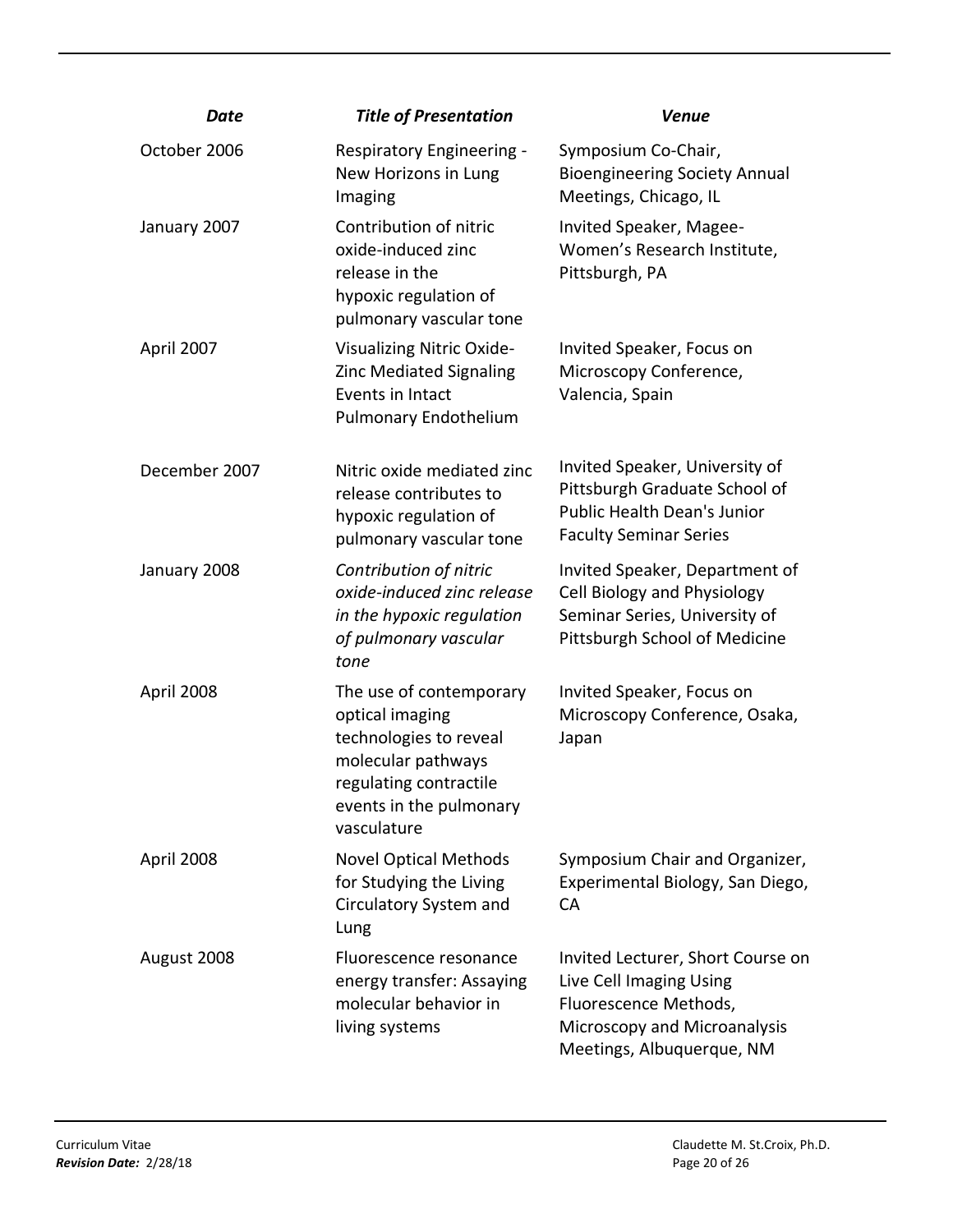| Date          | <b>Title of Presentation</b>                                                                                                                                     | <b>Venue</b>                                                                                                                                                                                               |
|---------------|------------------------------------------------------------------------------------------------------------------------------------------------------------------|------------------------------------------------------------------------------------------------------------------------------------------------------------------------------------------------------------|
| October 2008  | Imaging reveals a role for<br>nitric oxide and zinc in<br>regulating contraction of<br>pulmonary endothelium                                                     | Invited Speaker, Biomedical<br>Engineering Society Meetings, St.<br>Louis, MO                                                                                                                              |
| November 2008 | <b>Fluorescent Probes</b>                                                                                                                                        | Invited Lecturer, Avances<br>Recientes en Microscopia,<br>Instituto Dr Neurobiologia,<br>Mexico City, Mexico                                                                                               |
| November 2008 | Studying molecular<br>interactions in living<br>systems                                                                                                          | Invited Lecturer, Live Cell<br>Imaging for the Advanced User,<br>The Centre for Microscopy,<br>Characterization and Analysis,<br>University of Western Australia,<br>Perth, Australia                      |
| November 2008 | Cutting edge sensors in<br>optical microscopy                                                                                                                    | Invited Lecturer, Invited<br>Lecturer, Live Cell Imaging for<br>the Advanced User, The Centre<br>for Microscopy, Characterisation<br>and Analysis, University of<br>Western Australia, Perth,<br>Australia |
| December 2008 | The use of contemporary<br>optical imagining<br>technologies to reveal<br>molecular pathways<br>regulating contractile<br>events in the pulmonary<br>vasculature | Invited Speaker, West Australian<br>Sleep Disorders Research<br>Institute/Department of<br>Pulmonary Physiology, University<br>of Western Australia, Perth,<br>Australia                                   |
| January 2009  | The use of contemporary<br>optical imagining<br>technologies to reveal<br>molecular pathways<br>regulating contractile<br>events in the pulmonary<br>vasculature | Invited Speaker, Basic &<br>Translational Research in Lung<br>Diseases Conference,<br>Division of Pulmonary Allergy<br>and Critical Care Medicine,<br>University of Pittsburgh                             |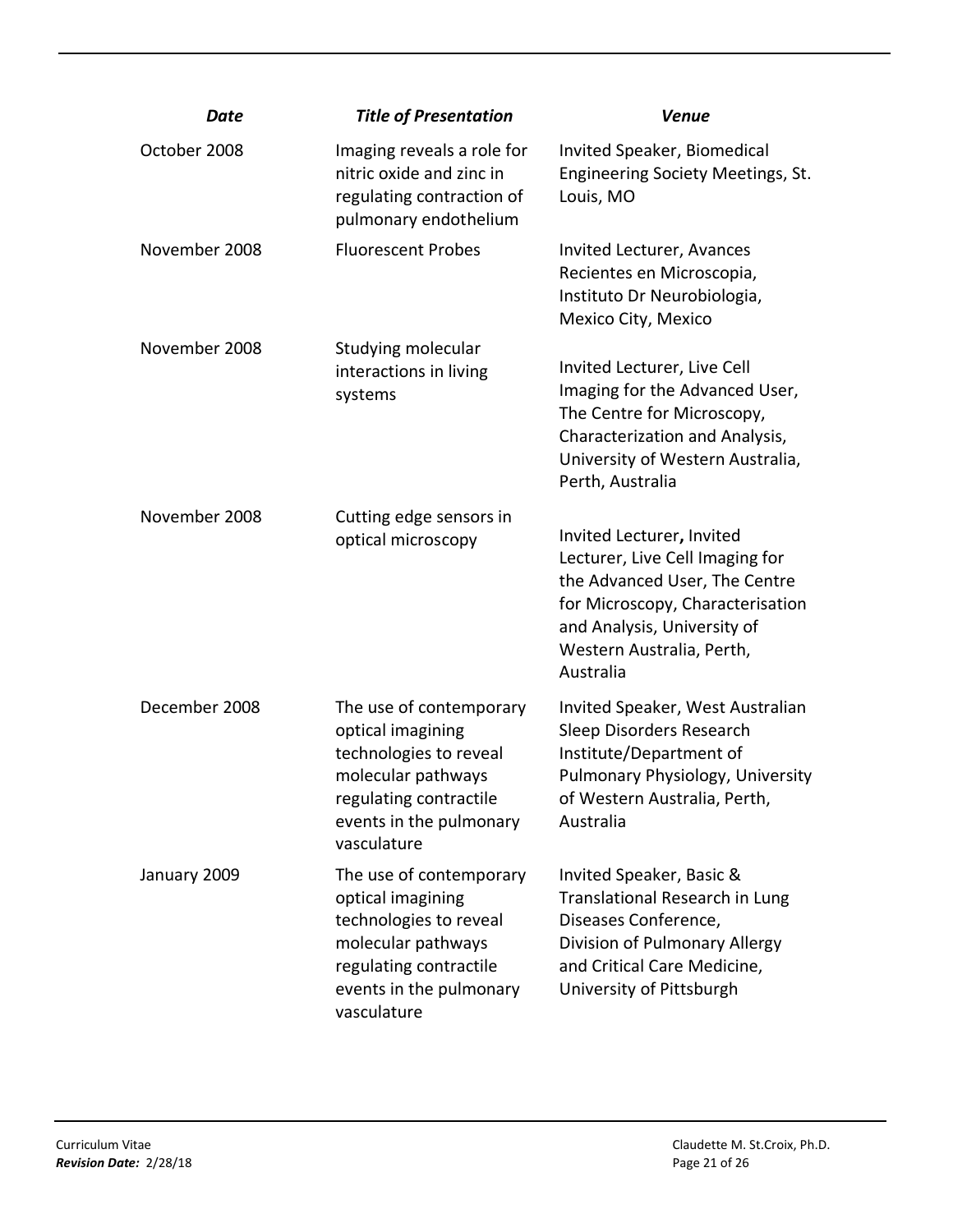| Date              | <b>Title of Presentation</b>                                                                                                                                     | <b>Venue</b>                                                                                                                                                                   |
|-------------------|------------------------------------------------------------------------------------------------------------------------------------------------------------------|--------------------------------------------------------------------------------------------------------------------------------------------------------------------------------|
| February 2009     | <b>Confocal Microscopy</b>                                                                                                                                       | Invited Lecturer, IDL650 Optical<br>Imaging Techniques, Ph.D.<br>degree in Basic Medical Science,<br>School of Medicine, University of<br>South Alabama, Mobile Alabama        |
| February 2009     | The use of contemporary<br>optical imagining<br>technologies to reveal<br>molecular pathways<br>regulating contractile<br>events in the pulmonary<br>vasculature | Invited Speaker, Cell Signaling<br>Seminar, Department of<br>Pharmacology, University of<br>South Alabama, Mobile Alabama                                                      |
| <b>March 2009</b> | A Novel Role for Zinc in<br><b>Regulating Contractile</b><br>Events in the Pulmonary<br>Vasculature                                                              | Invited Speaker, McGowan<br>Institute Wound Healing Seminar<br>Series, University of Pittsburgh                                                                                |
| <b>March 2009</b> | The Use of Fluorescent<br>Sensors to Study<br>Molecular Behavior in<br>Living Systems                                                                            | Invited Speaker, McGowan<br>Institute Scientific Retreat,<br>Nemacolin Woodlands Resort,<br>Farmington, PA                                                                     |
| August 2009       | The use of contemporary<br>optical imagining to<br>reveal molecular<br>pathways regulating<br>contractile events in the<br>pulmonary vasculature                 | Keynote Speaker, Confocal<br>Imaging Workshop, Department<br>of Physiology and<br>Biophysics, University of<br>Southern California Keck School<br>of Medicine, Los Angeles, CA |
| January 2010      | Visualizing nitric-oxide<br>zinc mediated signaling<br>events in living systems                                                                                  | Invited Speaker, Bioimaging Day,<br>Carnegie Mellon University,<br>Pittsburgh, PA                                                                                              |
| May 2010          | Visualization of nitric<br>oxide-zinc mediated<br>signaling events in<br>pulmonary endothelium                                                                   | Frontiers of Cellular Imaging for<br>Research and Education,<br>Marquette University,<br>Milwaukee, WI                                                                         |
| August 2010       | Optical Imaging Reveals a<br>Role for Zinc in Mediating<br><b>Contraction of Pulmonary</b><br>Endothelium                                                        | Invited speaker, 17th<br><b>International Microscopy</b><br>Congress - IMC17, Rio de Janerio,<br><b>Brazil</b>                                                                 |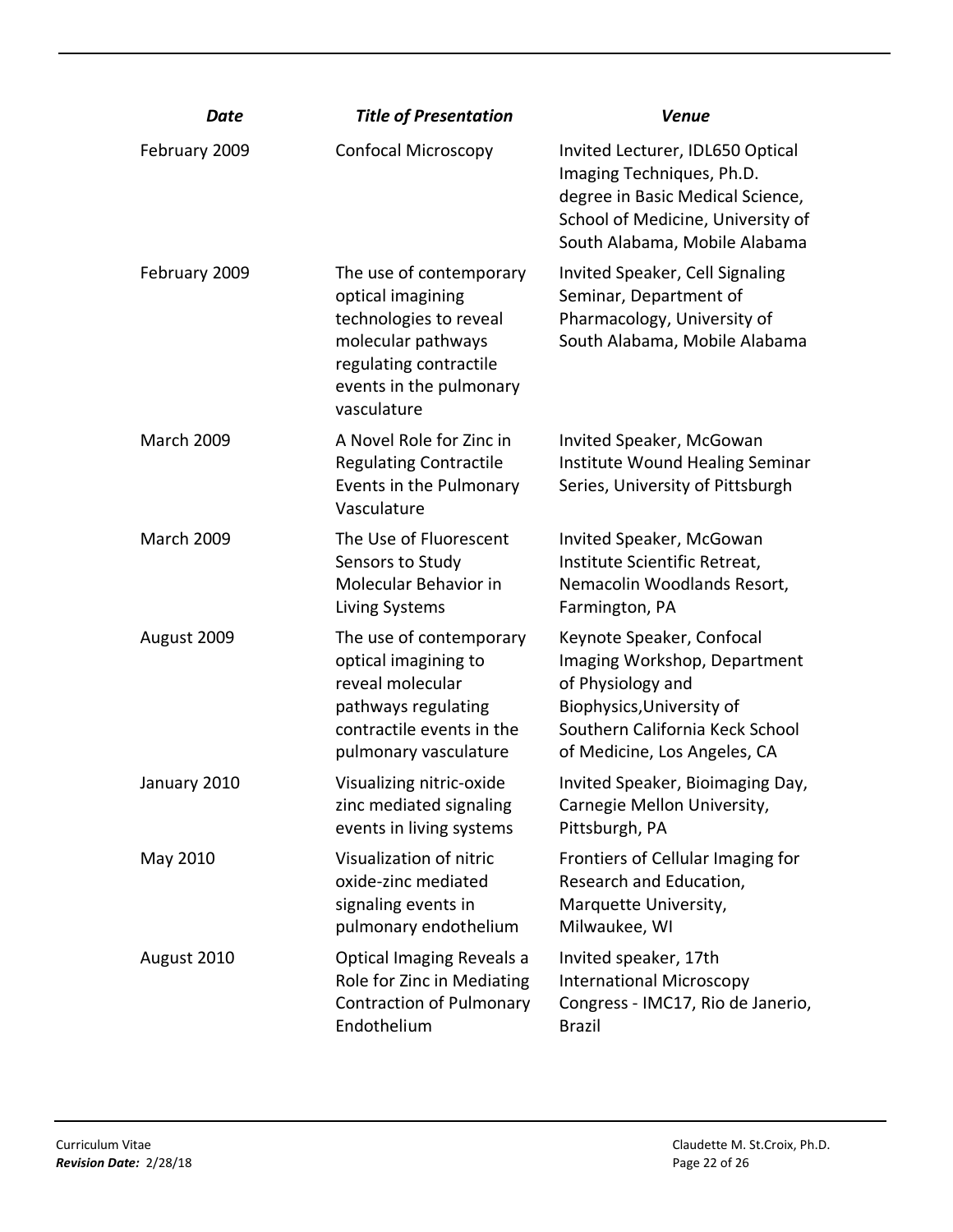| Date              | <b>Title of Presentation</b>                                                                                                          | <b>Venue</b>                                                                                                                                                                                |
|-------------------|---------------------------------------------------------------------------------------------------------------------------------------|---------------------------------------------------------------------------------------------------------------------------------------------------------------------------------------------|
| December 2010     | Use of Optical Imaging to<br><b>Study Molecular Behavior</b><br>in Living Systems                                                     | Keynote Speaker, Penn State<br>Milton S. Hershey Medical<br>Center                                                                                                                          |
| <b>April 2011</b> | Live Cell Imaging:<br>Limitations and<br>Possibilities                                                                                | Invited Speaker, Institute for<br>Human Infections & Immunity,<br>University of Texas Medical<br><b>Branch at Galveston</b>                                                                 |
| <b>April 2011</b> | A Novel Role for Zinc in<br><b>Regulating Contractile</b><br>Events in the Pulmonary<br>Vasculature                                   | Invited Speaker, Sealy Center for<br><b>Environmental Health and</b><br>Medicine, University of Texas<br><b>Medical Branch at Galveston</b>                                                 |
| September 2011    | Use of contemporary<br>optical imaging to reveal<br>molecular pathways<br>regulating contractile<br>events in vascular<br>endothelium | Invited Speaker, University of<br>Pittsburgh, Department of Cell<br>Biology and Physiology, Annual<br>Retreat, Pittsburgh, PA                                                               |
| October 2011      | Zinc-Metallothionein: A<br><b>Molecular Target for</b><br>Nitric Oxide-Mediated<br>Signaling                                          | Invited Symposium Speaker, Full<br>Metal Jacket-The Roles of<br>Metal Ions in Proteins, Science<br>2011 Next Gen, University of<br>Pittsburgh                                               |
| January 2012      | Zinc-Mediated Signaling<br>and Regulation of<br>Contractility in Vascular<br>Endothelium                                              | Seminar Speaker, Department of<br><b>Environmental and Occupational</b><br>Health, University of Pittsburgh<br><b>Graduate School of Public Health</b>                                      |
| April 2012        | Constriction in the<br>microvasculature: muscle<br>is not required                                                                    | Invited Speaker, Experimental<br>Biology, San Diego, Symposium<br>entitled "Novel Sites of<br>Regulation in the Pulmonary<br>Vasculature: Contradictions and<br>Non-traditional Responses". |
| February 2013     | The use of Optical<br>Imaging Tools to Study<br>the Pulmonary<br>Vasculature                                                          | Invited Speaker: AFIRM<br>Workshop in Enabling<br>Technologies Program<br>McGowan Institute, Pittsburgh                                                                                     |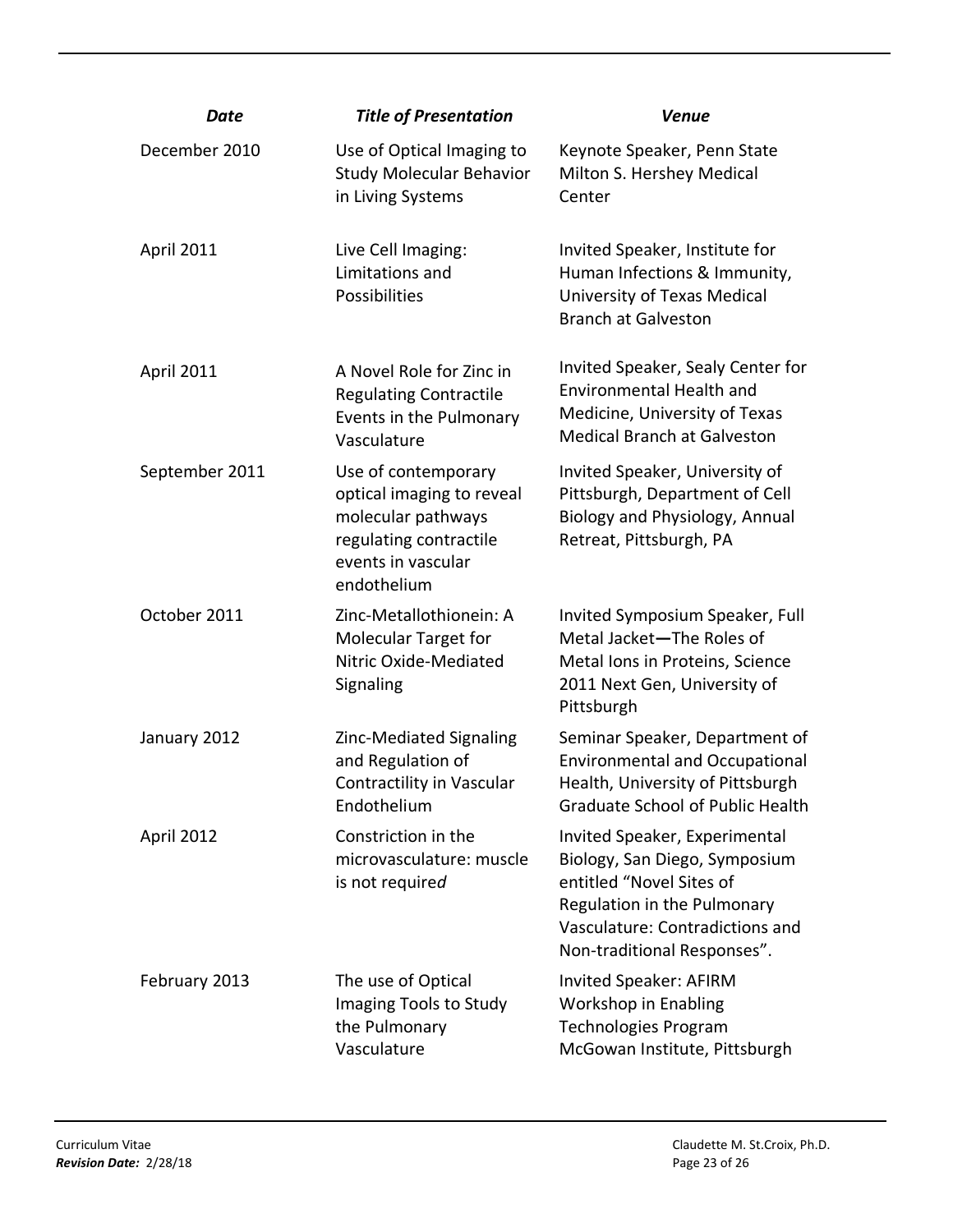| Date              | <b>Title of Presentation</b>                                                                                              | <b>Venue</b>                                                                                                          |
|-------------------|---------------------------------------------------------------------------------------------------------------------------|-----------------------------------------------------------------------------------------------------------------------|
| <b>March 2013</b> | Use of contemporary<br>optical imaging to reveal<br>ROS-mediated pathways<br>regulating vascular<br>contractile function. | Invited Speaker, McGowan<br>Institute Scientific Retreat,<br>Nemacolin Woodlands Resort,<br>Farmington, PA            |
| October 2014      | The use of contemporary<br>optical imaging and novel<br>probes to study vascular<br>function.                             | <b>Invited Speaker: The University</b><br>of Akron, Department of<br><b>Chemistry Seminar Series</b>                  |
| October 2014      | Microscopies: Future<br>Facts                                                                                             | Invited Speaker, Nikon<br>Corporation Tokyo Japan<br>October 21st 2014                                                |
| <b>June 2015</b>  | Innovative techniques in<br>aging and mitochondria<br>research                                                            | Invited Speaker: University of<br>Pittsburgh Basic Biology of Aging<br><b>Working Group: Healthy Aging</b><br>Advance |
| November 2015     | The use of contemporary<br>optical imaging and novel<br>probes to assay<br>mitochondrial function                         | National Sales Meeting, Nikon<br>Inc., Tucson Arizona                                                                 |
| March, 2016       | <b>Invited Panelist:</b><br>Academic Research                                                                             | Graduate Career Day, Penn State<br>College of Medicine, Hersey, PA                                                    |
| June, 2016        | Managing access, use and<br>training in a large<br>multiuser facility                                                     | MAD SSCi Annual Meeting,<br>Pittsburgh, PA                                                                            |
| March, 2016       | <b>Invited Panelist:</b><br>Academic Research                                                                             | Graduate Career Day, Penn State<br>College of Medicine, Hersey, PA                                                    |
| June, 2016        | Managing access, use and<br>training in a large<br>multiuser facility                                                     | <b>MAD SSCI Annual Meeting,</b><br>Pittsburgh, PA                                                                     |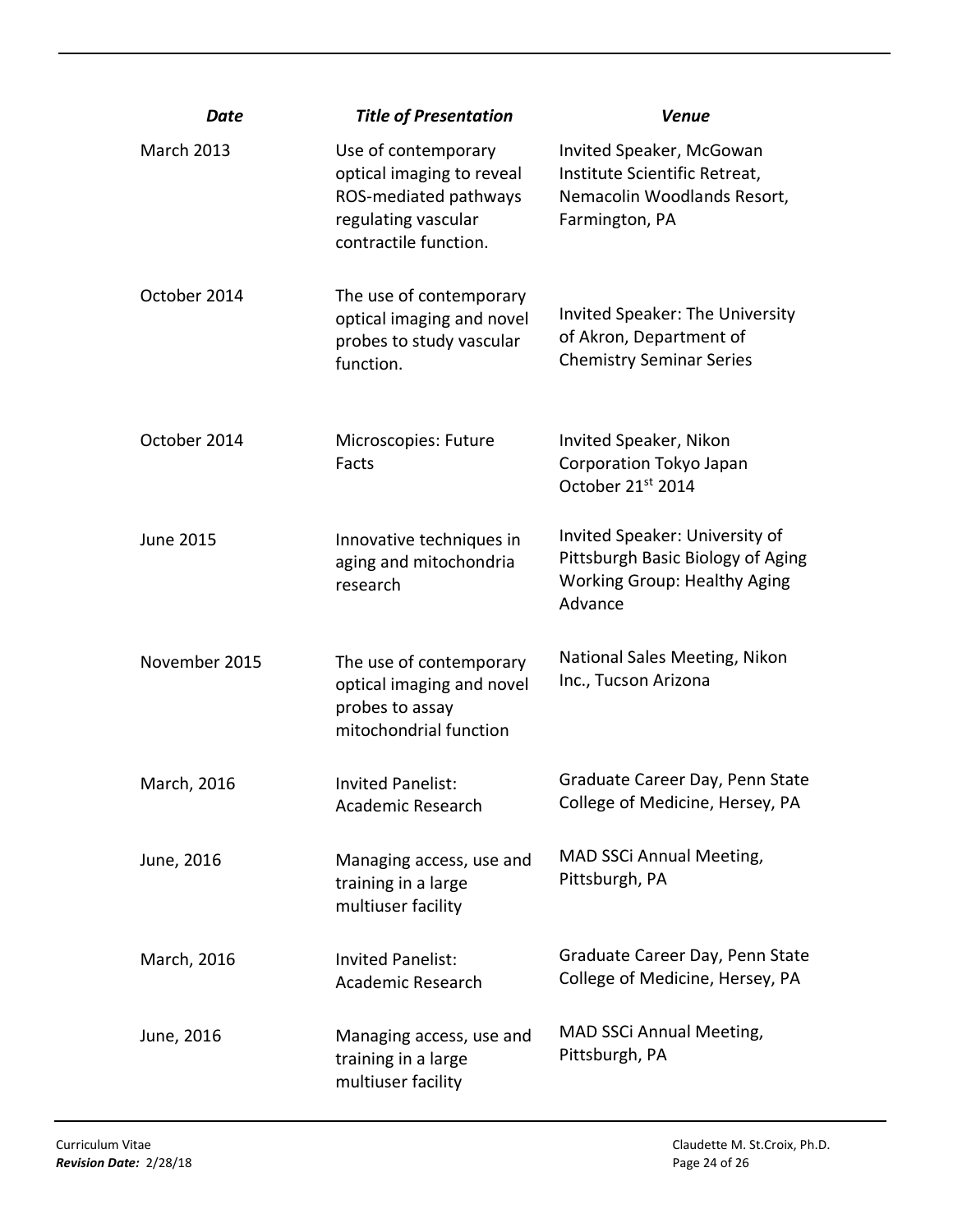| Date            | <b>Title of Presentation</b>                                                                                              | Venue                                                                                               |
|-----------------|---------------------------------------------------------------------------------------------------------------------------|-----------------------------------------------------------------------------------------------------|
| September, 2016 | Making sense of<br>mitochondria: Novel<br>techniques for measuring<br>dynamics, (dys)function,<br>and interaction         | Annual Retreat, Department of<br>Cell Biology, University of<br>Pittsburgh                          |
| August 2017     | <b>Combining Novel Probes</b><br>and High Resolution<br>Imaging to Dissect<br>Mitochondrial Function in<br>Living Systems | Invited Symposium Speaker:<br>Microscopy & Microanalysis<br>2017, St. Louis MO                      |
| August 2017     | Advanced probes and<br>quantitative optical<br>imaging approaches for<br>studying aging                                   | Invited Speaker: Vail Scientific<br>Summit, Steadman Philippon<br>Research Institute, Vail Colorado |

# **STUDY SECTIONS AND REVIEW PANELS:**

| 2004-07  | American Heart Association, Mid Atlantic Consortium Study Section, Member                |
|----------|------------------------------------------------------------------------------------------|
| 2006-08  | American Heart Association, National Center Molecular Signaling Study Section, Member    |
| 2007     | NIH/NIDDK Special Emphasis Panel 05 ZDK1 GRB-8                                           |
| 2009     | NIH/NHLBI Challenge Grants Panel 10 ZRG1 CVRS-B (58) R                                   |
| 2009     | NIH/NHLBI Special Emphasis Panel/Scientific Review Group RIBT Ad hoc                     |
| 2010     | NIH/NHLBI 1020/10 HLBP 1, Program Project Review Committee, ad hoc reviewer              |
| 2011-15  | American Heart Association, National Center, Molecular Signaling 4 Study Section, Member |
| 2015     | NIH/NHLBI 2015/10 HLBP 1, Member                                                         |
| 2015     | NIH/NIAMS 2016/01 ZAR1 XZ (M1) P30 MSK Review Panel, member                              |
| $2016 -$ | American Heart Association, Molecular Signaling 3 Study Section, Co-chair                |
| 2017     | NIH/EBIT-A (90), Panel Member                                                            |
| $2017 -$ | NIH CMT Standing Panel - Cellular and Molecular Technologies 2018/01                     |
| 2018-    | American Cancer Society RE Clinical Cancer Research and Epidemiology (CCE) Panel Member  |

# **Other Research Related Activities**

**Reviewer,** American Journal of Physiology; American Journal of Pathology; American Journal of Respiratory and Critical Care Medicine; Antioxidants and Redox Signaling; Biotechniques; Experimental Biology and Medicine; Free Radicals in Biology and Medicine; Journal of Applied Physiology; Medicine and Science in Sports and Exercise; Microvascular Research